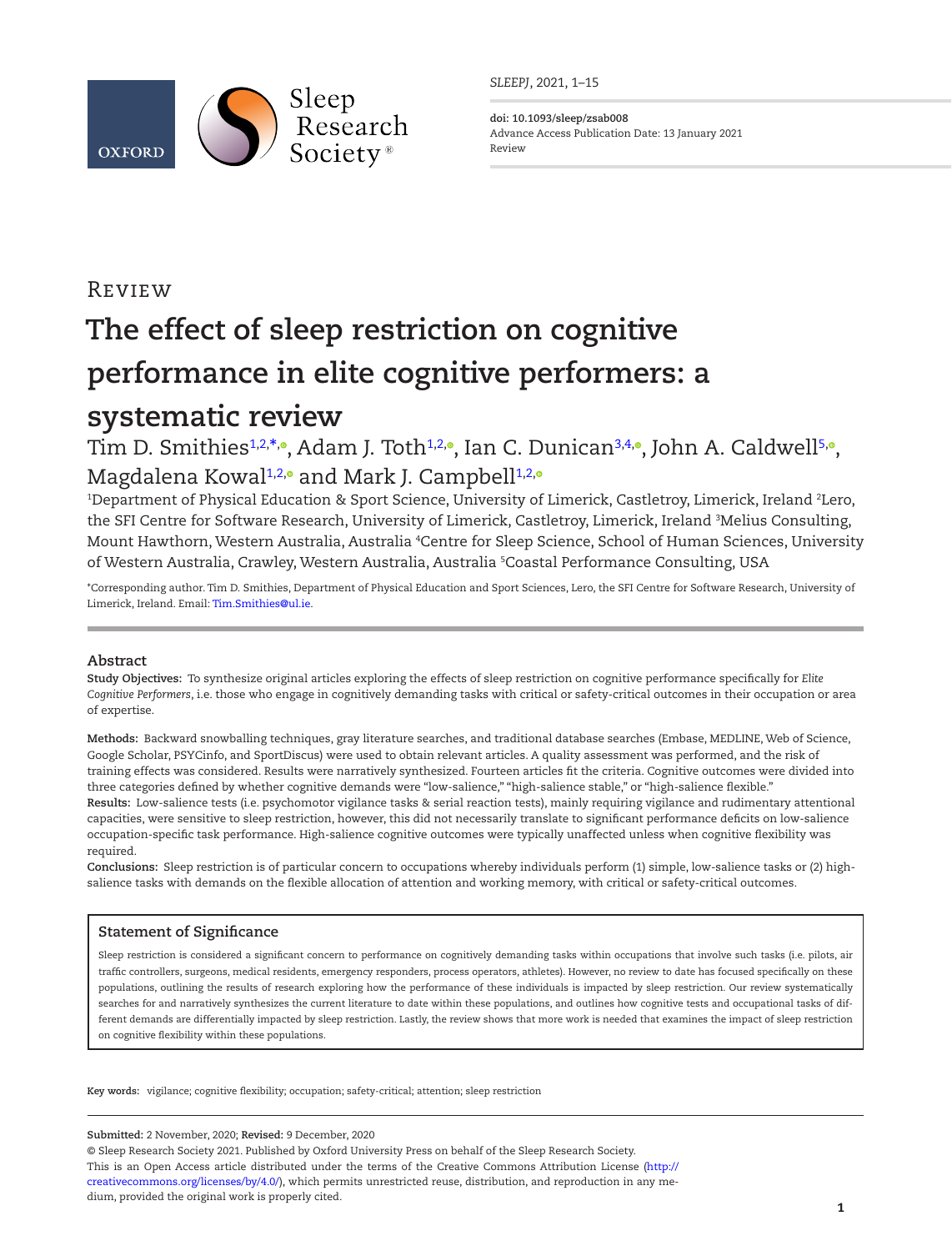# Introduction

Optimal cognitive functioning is fundamental to performance within many work environments. In select safety-critical occupations, the ability to perform complex, cognitively demanding tasks within unpredictable circumstances is integral to operational success. Active military personnel [[1\]](#page-12-0), aviation pilots [\[2\]](#page-12-1), air traffic controllers [[3\]](#page-12-2), emergency responders [\[4](#page-12-3)], surgeons and medical practitioners [[5,](#page-12-4) [6](#page-12-5)], and process operators in potentially dangerous environments (i.e. mines, power plants, oil refineries) [\[7](#page-12-6)] are all examples of individuals involved in such safety-critical professions. Additionally, while elite athletes do not engage in safety-critical work, optimal cognitive functioning (i.e. attention, executive functioning, decision making) within time-constrained and unpredictable environments is often integral for elite performance [\[8,](#page-12-7) [9](#page-12-8)]. Individuals within these professions must exhibit cognitive expertise not normally present within the general population for operational success, given the complexities and cognitive demands embedded within the tasks involved. Individuals in some of the professions mentioned (i.e. athletes, pilots, air traffic controllers) have been shown to demonstrate enhanced cognitive performance compared to the general population not only within the context of their area of expertise, but also through laboratory testing [[10–](#page-12-9) [13\]](#page-12-10), though see an article for Taylor and colleagues [[14\]](#page-12-11) for a contrary finding, particularly during task-switching, multitasking and attentionally demanding task paradigms. As a result of the aforementioned cognitive demands and the observed performance benefits these individuals may possess, we refer to them here collectively as *Elite Cognitive Performers* (ECPs).

Sleep quantity has been identified as a key moderator of cognitive performance [\[15](#page-12-12)[–18](#page-12-13)]. To date, most sleep quantity research has concerned itself with total sleep deprivation (TSD; a total elimination of sleep obtained during a specified time period), primarily due to the time and cost efficiency of their designs [[19](#page-12-14)]. However, TSD is uncommon ecologically, whereas sleep restriction (SR), referring to a moderate reduction in the amount of sleep across one or more nights  $(-2-6 h)$  sleep obtained per night), is far more commonly experienced both by the general population [[19](#page-12-14)] and by ECPs [\[20](#page-12-15), [21\]](#page-12-16). The fact that SR is more frequently experienced than TSD, and that each affects human neurobiology differently [[19\]](#page-12-14), has led more recent work to specifically focus on understanding the effects of SR on cognitive performance. In addition to the reviews assessing the effects of SR on cognitive performance among youth [\[22](#page-12-17)] and adolescent [\[23](#page-12-18)] populations, experimental sleep dose–response studies, such as those conducted by Belenky et al. [\[24\]](#page-13-0), Jewett et al. [[25](#page-13-1)], Van Dongen et al. [\[26\]](#page-13-2), and Banks et al. [\[27\]](#page-13-3), have provided comprehensive insight into the effects of SR on cognition. The results of studies such as by Belenky et al. [\[24](#page-13-0)] and by Van Dongen et al. [\[26\]](#page-13-2), as well as other experimental research, have informed the creation of biomathematical fatigue models, used in safety-critical environments to identify periods of risk and, guide mitigation, and maximize performance [\[28\]](#page-13-4). Recently, Lowe et al. [\[17](#page-12-19)], in a meta-analysis investigating the effects of SR on cognitive performance, found SR to impact "sustained attention" tasks more than increasingly complex tasks assessing performance in other cognitive domains across numerous populations and age groups. This finding corroborates those of Wickens et al. [[29](#page-13-5)], who noted that simple cognitive task performance is more greatly impacted by sleep loss, as well as

earlier seminal research outlining the comparatively greater effects of sleep loss on simple tasks [\[30\]](#page-13-6).

That performance on simple tasks appears selectively hindered by SR initially seems counter-intuitive, as prefrontal cortex (PFC; integral to executive functioning) activation is decreased by sleep loss [[31](#page-13-7), [32](#page-13-8)]. However, imaging studies (using functional magnetic resonance imaging) have found strong evidence for increased recruitment of frontostriatal circuits and additional brain areas coinciding with the maintenance of performance during increasingly complex and engaging cognitive tests despite decreased PFC activation [\[31,](#page-13-7) [33](#page-13-9)[–36](#page-13-10)]. Through this lens, simple attentional test performance tends not to receive similar compensation due to a lack of arousal, stemming from the low stimulus/salience nature of such tests [\[37](#page-13-11), [38\]](#page-13-12). Recent work has suggested that these compensatory mechanisms function in a way so as to give preference to task information already present within working memory, helping to maintain focus and attentional strategy throughout the task (i.e. cognitive stability). However, the trade-off appears to be that the ability to alter this information within working memory (i.e. cognitive flexibility), necessary for when attention needs to be shifted when a task dynamic changes (as is common within real-world tasks), is impeded [\[38](#page-13-12)].

Despite the abovementioned literature outlining the effects of SR among general populations, it is less clear how SR affects the cognitive performance of ECPs or whether this group is differentially affected by SR. The importance of studying this group independently from the general population is three-fold. Firstly, optimal cognitive performance is arguably more important for ECPs than for the general population, as errors or inadequate performance can have critical outcomes, ranging from loss of competition for high-level athletes, to loss of life in safetycritical occupations. Numerous high-profile catastrophes have involved human errors linked to sleep loss, such as the fatal decision to launch the Space Shuttle Challenger in 1986. In the report on the *Presidential Commission on the Space Shuttle Challenger Accident* [[39](#page-13-13)], it was stated that prior to an important teleconference regarding the decision to launch (a decision proving to result in seven casualties), "key managers obtained only minimal sleep the night before the teleconference" (p. G5), which may have led to poor judgement contributing to the fatal decision to launch. Another example is the pervasiveness of fatigue in aviation, where it is estimated that fatigue contributes to 4%–8% of aviation catastrophes [\[40\]](#page-13-14).

Secondly, ECPs are at an increased risk of experiencing SR due to their occupational requirements. For example, sleep opportunity can be sparse and unpredictable throughout military combat operations, while other military-specific stressors, such as watch duty and field-based exercises, result in the frequent occurrence of SR [\[20\]](#page-12-15). Commercial pilots often have demanding schedules, are constantly exposed to rapid time-zone changes, and often must obtain night-time sleep in uncomfortable cockpit environments, resulting in regularly experienced SR. Rapidly changing work schedules are common for air traffic controllers, causing drastic reductions in sleep quantity, with some operating with as little as 2 h of sleep at times [\[41\]](#page-13-15). Irregular and demanding shift work schedules can lead to SR for emergency medical practitioners [\[42](#page-13-16)]. Finally, elite athletes can experience SR due to the timing and intensity of training and competition schedules, as well as air-travel requirements, especially when traveling over multiple time-zones [\[43\]](#page-13-17).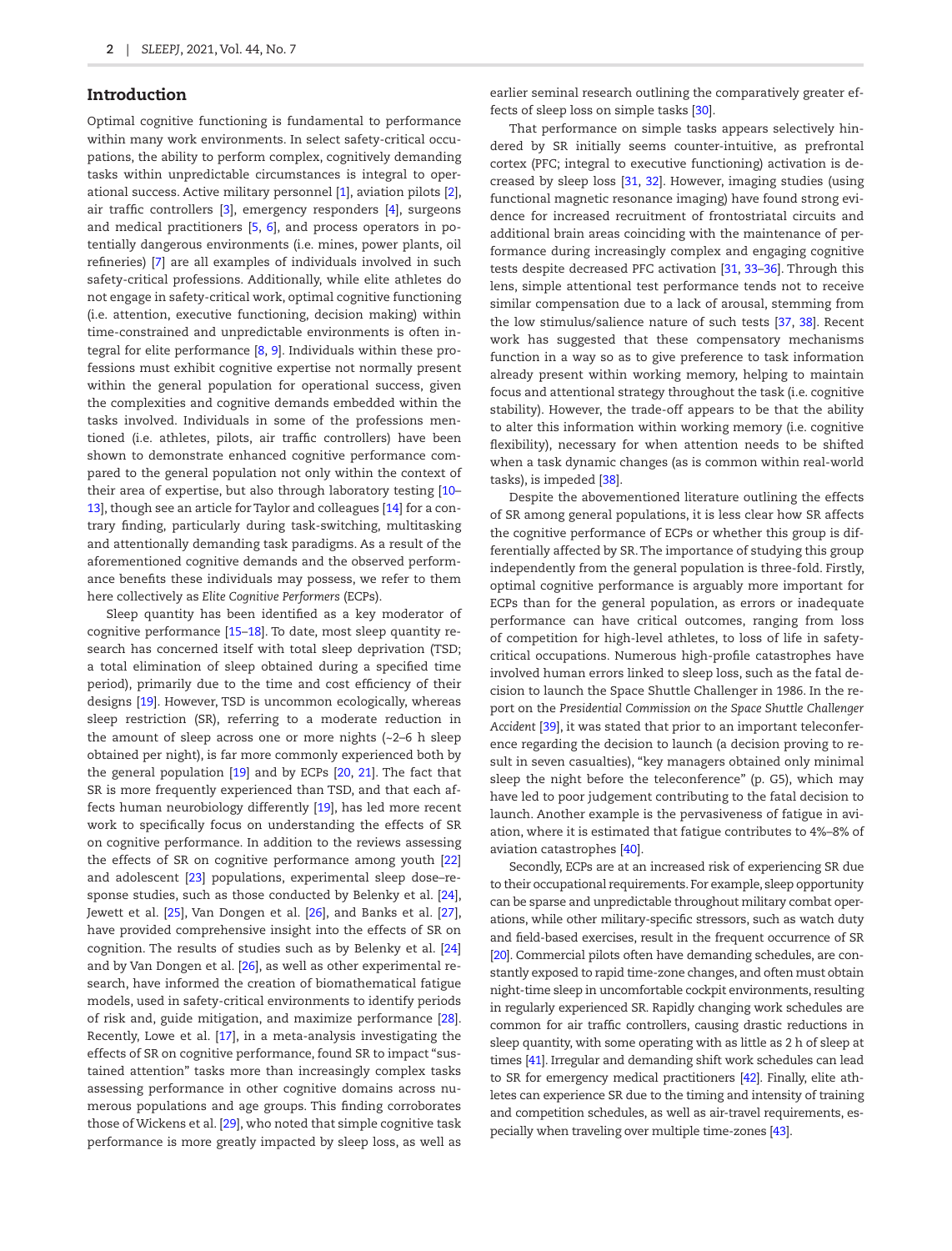Thirdly, contemporary literature has suggested that ECPs at a group level may demonstrate increased resistance to the effects of sleep loss on cognitive performance. For example, one study found a group of seven active-duty F117 fighter pilots to have greater baseline global cortical activation compared to nonpilots during a working memory task, which then positively correlated with performance on a flight simulator task after 37 h of TSD [[44](#page-13-18)]; however, the authors advocated for further research on larger samples to validate such a finding. In reference to this, some authors have discussed the idea that naturally tolerant individuals to sleep loss may either "self-select" into, or that vulnerable individuals may "self-select" out of, active military professions due to the necessity of maintaining performance following sleep loss [[21](#page-12-16), [45,](#page-13-19) [46\]](#page-13-20). Similar theories have been posited to explain a lack of performance degradation following sleep loss among medical residents [[47](#page-13-21), [48](#page-13-22)]. It is noted that individual differences in tolerance to sleep loss within elite groups such as the U.S. Air Force are still present [\[49\]](#page-13-23).

Together, the importance of optimal cognitive performance for ECPs, their increased risk toward experiencing SR, and their potential increased tolerance to the performance effects of SR at a group level, all make the study of the effects of SR on cognitive performance in ECPs worthwhile. To date, no attempt has been made to review the existing literature examining the effects of SR on the cognitive performance of ECPs. As a result, the purpose of this review is to synthesize and summarize the existing literature explicitly examining the effect of SR on cognitive and occupation-specific performance among ECPs.

## Methods

#### **Database search strategy**

This review was not registered prior to its undertaking. Included articles did not have to be published in peer-review scientific journals to be considered. Articles included for the current review were obtained through an exhaustive systematic search, in accordance with the updated PRISMA guidelines [\[50\]](#page-13-24). Embase, MEDLINE (Ovid MEDLINE(R) and ePub ahead of print, in-process & other nonindexed citations, daily and versions(R)), Web of Science (Core Collection), and Google Scholar databases were searched, as the combination of these four databases presents superior sensitivity/specificity trade-off for systematic searches [[51](#page-13-25)]. Subject-specific databases APA, PSYCinfo, and SportDiscus (both EBSCO host) were also queried to add further sensitivity to the search. Searches using these databases took place on January 27, 2020, except for Google Scholar, which took place the next day. The exact syntax used for each primary database can be found as supplementary file 1. The search strategy for each database involved identifying "key-words" (22 total) within titles and abstracts pertaining to the motor or cognitive abilities, or performance, and combining them with words pertaining to SR (five total), with the exclusion of words related to animal studies, clinical conditions, or reviews. Controlled vocabulary terms (MeSH/EMTREE) were explored and used as exploded terms (searching for the particular word as well as the more specific words that stem from it within the given organization system) where relevant in databases that allowed for them. Inbuilt database filters were used where available to remove studies specifically investigating nonhuman subjects, children, or the elderly; no date or language restrictions were enforced. TS performed the search and screening described.

All identified article references were extracted and exported into Endnote version 9.2 (Clarivate Analytics), except for those found via Google Scholar, where only the first 200 references (when searched by relevance; as per Bramer, Rethlefsen, Kleijnen, Franco [\[51\]](#page-13-25)) were extracted. Overall, 4,648 articles were identified through this search process, with 2,421 remaining once duplicates had been removed (see [Figure 1](#page-3-0)).

# **Gray literature and backward snowballing**

As some research concerning the effects of SR on performance among ECPs may not have been detected by the above database searches, an additional gray literature search was performed in addition to the use of "backward snowballing" techniques. Five sources of grey literature were queried; two conventional search engines (Google, duckduckgo), two gray literature specific databases (OpenGrey and Science.gov), and the Defence Technical Information Centre (DTIC). These searches took place between January 31, 2020 and February 4, 2020. For these searches, similar terms to those used in the primary database searches were used (see supplementary file 2 for the exact syntax used for each grey literature database search). For the DTIC search, the first 100 results were investigated, while for the other grey literature sources, the first 50 were investigated (or less, if less than 50 results appeared), in a similar fashion to that discussed for Google Scholar by Bramer et al. [[51\]](#page-13-25). "Backward snowballing" refers to a technique where the reference lists of previously identified reviews or journal articles within a relevant topic are searched to obtain further relevant articles [\[52](#page-13-26)]. Due to prior knowledge that many studies conducted in defence institutes are not published in peer-reviewed journals and are therefore not identified by primary database searches, reviews focusing on such studies were targeted for backward snowballing. Additionally, the references of two reviews on the effects of SR on cognition in the general population were also searched, as they were considered to be the closest in content to the current review. Overall, the reference sections of five reviews and one annotated bibliography were searched for relevant studies [[17,](#page-12-19) [29](#page-13-5), [53–](#page-13-27)[56\]](#page-13-28). Backward snowballing was manually performed by TS. In total, 264 articles identified based on their title and abstract through the grey literature searches, and 577 articles identified through backward snowballing were screened ([Figure 1\)](#page-3-0).

#### **Eligibility criteria**

The titles and abstracts obtained from the primary database search, the gray literature search, and through backward snowballing were screened and excluded only if they unambiguously did not fit the following eligibility criteria:

- 1. *Data.* Articles must present original data; reviews or articles representing previously available data were excluded.
- 2. *Population.* Participants must have been ECPs: that is, they must be members of the military (e.g. army, navy, air-force, special forces), in aviation (specifically pilot and air traffic controllers), medical personnel (physicians, surgeons, anesthesiologists, residents, etc.), alternate emergency responders (police, firefighters, etc.), process operators in a high-risk environment (i.e. mines, oil-rigs, power plants, etc.), or elite athletes (highly trained and competing regularly in their given sport). Data for participants that was influenced by the use of alcohol or psychostimulants were excluded with the exception of habitual caffeine or tobacco use.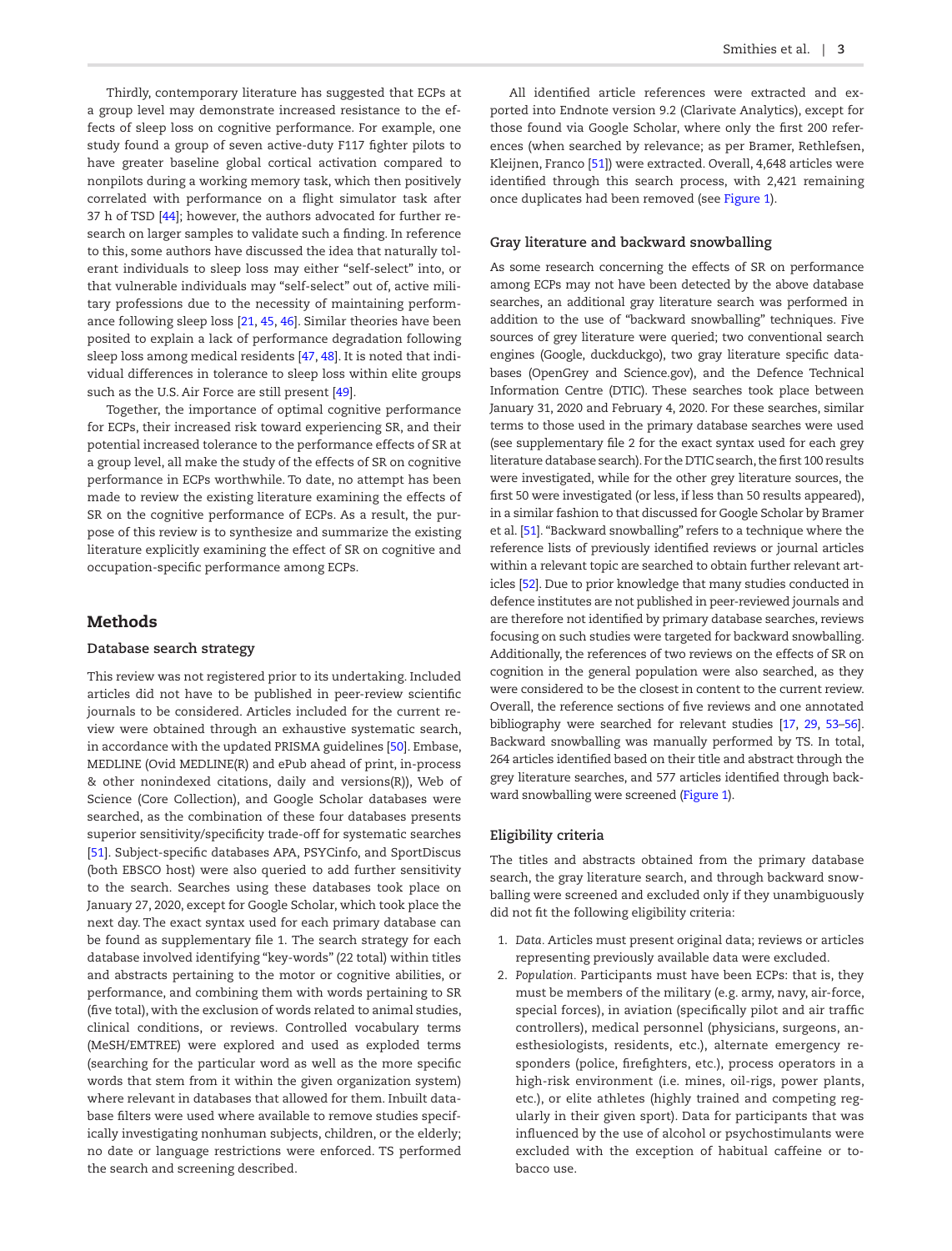

<span id="page-3-0"></span>**Figure 1.** PRISMA flowchart outlining the eligibility and inclusion process for the current review.

3. *Baseline sleep condition.* Each study must have compared a SR condition to a baseline condition. This could have been conducted through a repeated measures design (each participant is exposed to both baseline and SR conditions) or an independent group design (participants exposed to a SR condition are compared to participants exposed to a baseline condition). For repeated measures designs, baseline conditions must have been conducted either before the SR condition or multiple days after SR was experienced (2-day recovery for every 1-day SR), to account for delayed recovery

of cognitive performance noted following SR [\[24,](#page-13-0)[27](#page-13-3)], where both are provided, only the baseline prior to SR condition was considered. Where a mean TST or sleep opportunity value is provided, it must be at least 6 h (TST > 6 h) and at least 2 h longer than one or more nights in the SR condition; otherwise, it must be clearly stated that baseline sleep was habitual or unhindered.

4. *Intervention.* Articles must have included SR conditions within their protocols that involved 1–7 nights whereby sleep was restricted to between 2 and 6 h of sleep opportunity or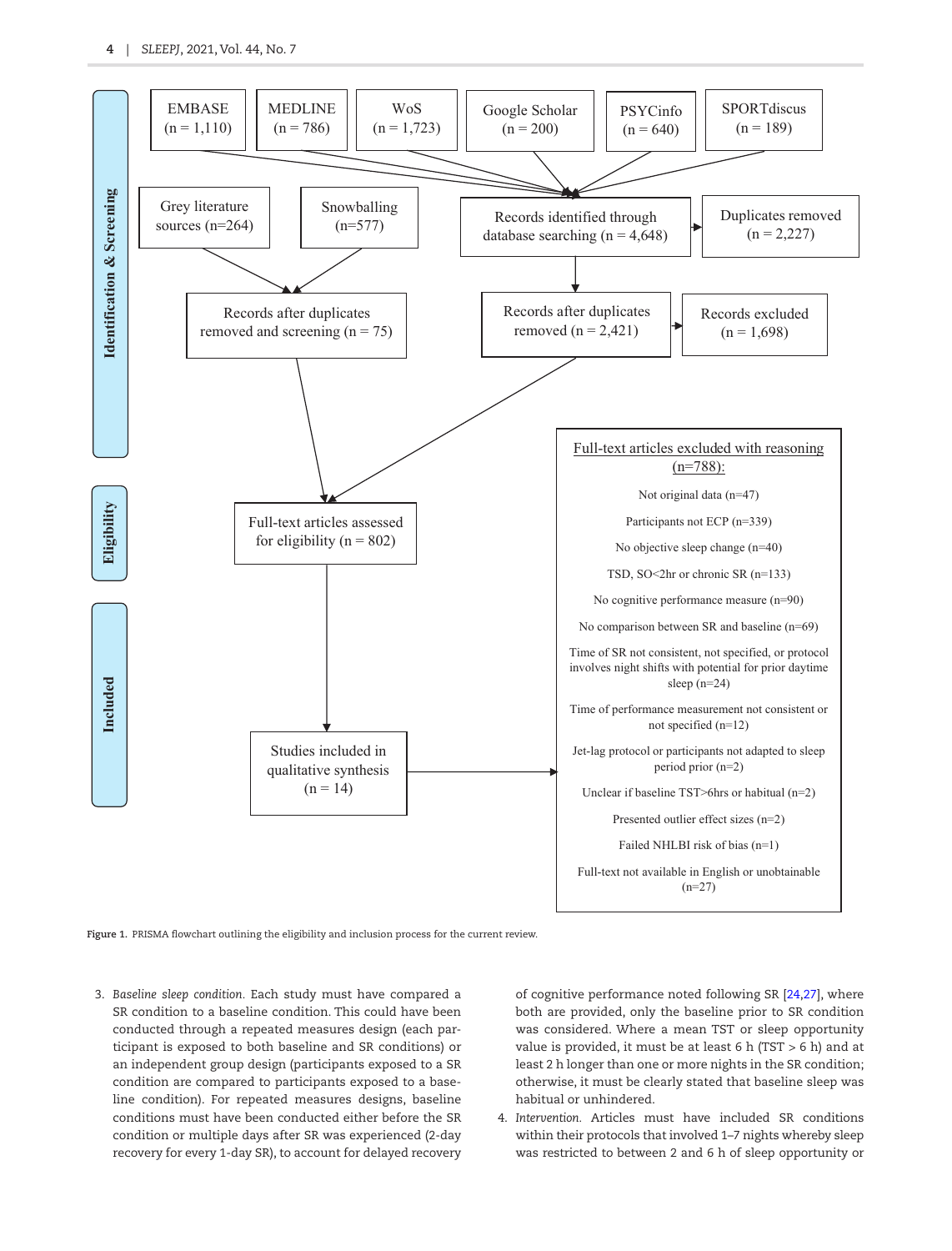mean sleep obtained. Sleep restriction must have been either experimentally induced or resulting from an abrupt event directly causing SR to occur (e.g. 24-h overnight shift). Sleep undertaken during an overnight shift was only considered if sleep was not likely to have occurred earlier during the same day, hence 24-h shifts were considered if participants obtained some sleep throughout the night, however, night-only shifts were not. An example of a "near-miss" article that fulfilled all other criteria but was not included due to this point was by Szelenberger et al. [[57](#page-13-29)]; this article was not included as it was unclear whether the sleep loss condition was due to sleep during a night-only shift allowing for prior daytime sleep or from a 24-h overnight shift. For protocols involving multiple nights of SR, all periods of sleep (sleep onset or wake time) must have commenced within the same 3-h time window within the recurring 24-h cycle. This was implemented to minimize any confounding circadian phase-shifting effects on cognitive performance [[58,](#page-13-30) [59\]](#page-13-31). Similarly, any studies where protocols involved participants travelling across three or more time-zones were excluded to eliminate any confounding effects of jet-lag [[60\]](#page-13-32). If multiple SR conditions were presented within the same article, only the SR condition involving night-time sleep was included. Further, daytime sleep periods were only considered if it was explicitly clear that participants were adapted to diurnal sleep prior to measurement. Sleep restriction interventions must have been monitored using sleep diaries or subjective recollections provided the day immediately following

sleep, objective sleep measurement techniques (actigraphy, polysomnography (PSG), etc.), or enforced in an experimental setting through limiting sleep opportunity. If multiple sleep measurement techniques were implemented, preference for reporting sleep obtained was given to the gold standard PSG, followed by actigraphy, and finally subjective recollections.

5. *Outcome*. Articles must have evaluated cognitive performance using a validated neuropsychological test or an occupation-specific cognitively demanding task. Testing following SR interventions had to occur within the same 3-h window as testing following the baseline condition, to minimize the influence of circadian factors on performance [\[61\]](#page-13-33). For reviews on the effects of circadian factors on cognitive performance, see articles by Carrier and Monk [\[62\]](#page-13-34); Valdez et al. [[63\]](#page-13-35), and Van Dongen and Dinges [[64\]](#page-13-36). Additionally, sufficient information must have been provided within the manuscript for each test or task (or be freely available if commonly used) to allow for classification of the test (classification described further below).

Although effect sizes are not presented within this review, they were calculated for each relevant measure. In doing so, we observed two studies presenting effect sizes on performance effects of SR that were highly improbable (hedges' *g* >3 and greater than double the next largest effect size observed by a separate article within the test category). Due to their improbability, these two studies [\[65,](#page-13-37) [66\]](#page-14-0) were removed from consideration in this review.

Following exclusions based on titles and abstracts, the full texts of the 802 remaining articles were screened and excluded if they did not satisfy any of the criteria described above, if articles were written in a language other than English with no translation available, or if full-texts were not present (i.e. conference abstracts). Nine corresponding authors of articles were contacted, as the results of these articles could not be included in the current state, however with clarification of population, methodologies, or results, they may have fit the criteria for the review. Unfortunately, however, only one author responded, confirming that the relevant article was not suitable for consideration here. Following full-text exclusions, 15 articles were assessed for quality.

## **Quality assessment**

Study quality was assessed using the specific study design tools from the National Heart, Lung, and Blood Institute (NHLBI, 2014). These criteria were chosen as the NHLBI provides multiple checklists which differ depending on study design and because they include the only standard assessment tool specifically catered for assessing repeated-measures designs within systematic reviews. These tools have been developed by expert panels, are intuitive and easy-to-use for researchers, and have been used within systematic reviews previously [\[67](#page-14-1)[–69\]](#page-14-2). For the thirteen studies with a repeated measures design, the "Quality Assessment Tool for Before-After (Pre-Post) Studies With No Control Group" checklist was used, and for the two independent-group designs the "Quality Assessment of Controlled Intervention Studies" was used (see supplementary file 3 for the checklists in tabular form). In the latter, criteria regarding the blinding of participants to the intervention were excluded due to the practical difficulties of doing so within SR protocols. Included articles were assessed independently by TS and AT, with the agreement being reached through consensus. Using the checklists and their accompanying guidelines, articles were given a rating of "good," "fair," or "poor," with "poor" articles being removed from further consideration. Overall, seven studies were assessed as "good," eight studies were assessed as "fair," and one study was assessed as "poor." For the study assessed as "poor," this was due to a >15% difference in drop-out rate between groups, constituting a "fatal flaw" and mandating a "poor" rating according to the tool [[70](#page-14-3)]. This study was thus not included further in the review.

Overall, fourteen articles were included in the review [\(Figure](#page-3-0)  [1\)](#page-3-0) and were categorized according to the task used to evaluate cognitive performance (cognitive tests or performance in cognitively demanding occupation-specific tasks), as well as the risk of performance bias due to training effects.

# **Test/task categorization**

The tests used within each of the fourteen articles to evaluate cognitive or occupation-specific performance were categorized as "low-salience" (LS), "high-salience stable" (HSS), or "highsalience flexible" (HSF). The "low-salience" (LS) category included simple attention-based tests that involved no distractors, very limited decision-making, and typically required simple, timely responses to a stimulus. Performance was dependent on vigilance and simple attentional capacity. Low-salience tests included the psychomotor vigilance task (PVT) and serial reaction time (SRT) tests. Occupation-specific tasks were coded as "low-salience" if performance on the task primarily depended on vigilance and maintenance of simple attentional capacity. An example of such would be a vigilance rifle task, where stimuli are interspersed over very long periods of waiting, the response (shoot) is always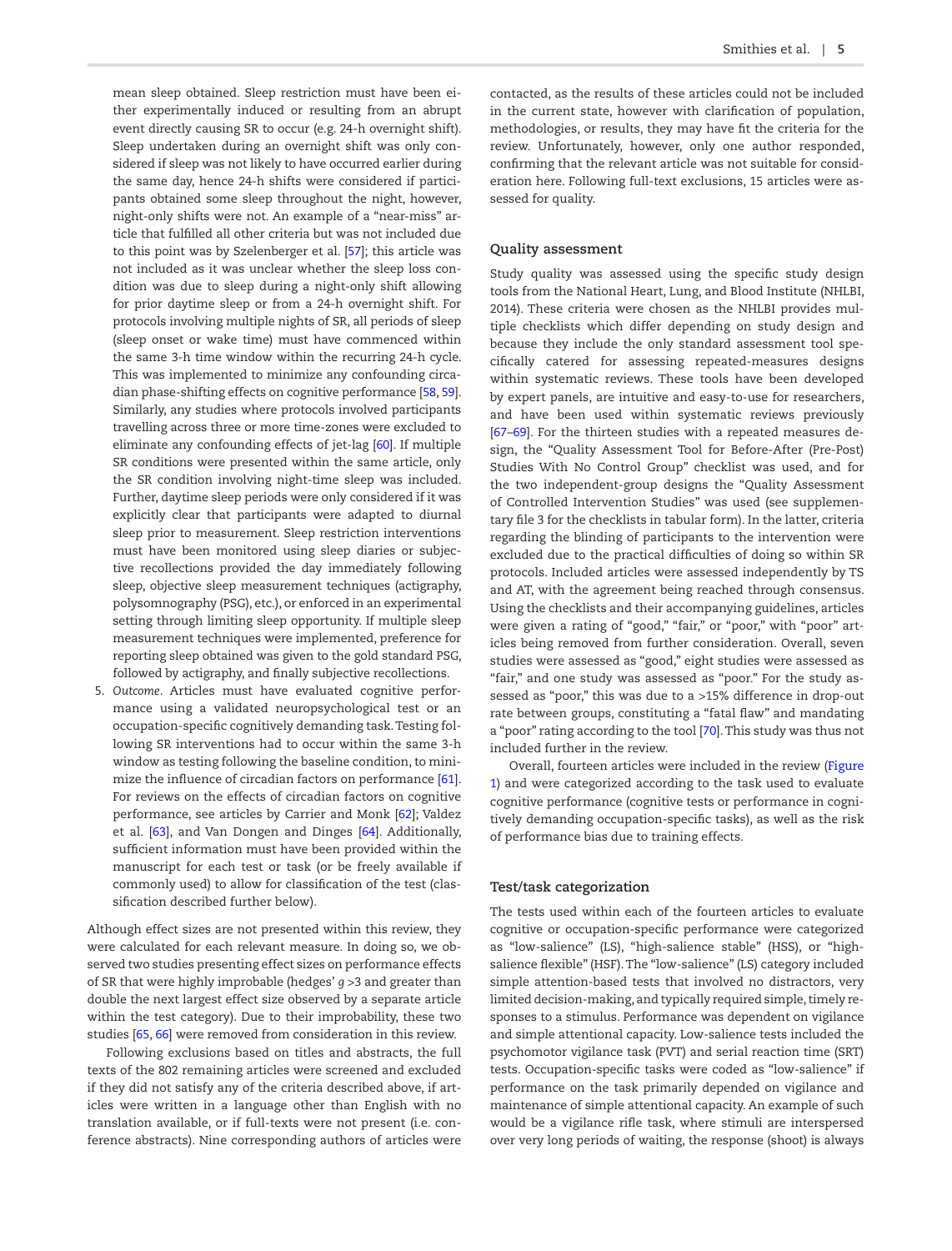| Authors (year)                                 | Population                                                            | Occupation | categorization task<br>Test/task | occupation-specific<br>Cognitive test or | Cognitive test used                         | Measure                                           | Baseline sleep protocol protocol       | Sleep restriction (SR)                                                  |                        | Risk of training effects<br>Result biasing results |
|------------------------------------------------|-----------------------------------------------------------------------|------------|----------------------------------|------------------------------------------|---------------------------------------------|---------------------------------------------------|----------------------------------------|-------------------------------------------------------------------------|------------------------|----------------------------------------------------|
| Englund, Ryman, Naitoh &<br>Hodgdon (1985)     | 22 marine corps                                                       | Military   | 51                               | Cognitive Test                           | Alpha-Numeric Visual<br>Vigilance Task      | % correct                                         | 8 h SO                                 | 3 h SO                                                                  | $\rightarrow$          | Moderate-to-high                                   |
|                                                |                                                                       |            |                                  |                                          | 4-Choice SRT                                | % correct                                         |                                        |                                                                         | SN                     |                                                    |
| Gillberg and Akerstedt (1994)                  | 7 military consripts                                                  |            |                                  |                                          | 6-minute Visual SRT                         | Response Time (1/RT)                              | 8h SO                                  | 4 h SWS-suppresed SO<br>4h Undisturbed SO                               |                        | None                                               |
| Hartzler, Chandler, Levin &<br>Turnmire (2015) | 24 naval aviation preflight training<br>program participants          |            |                                  |                                          | PVT                                         | Lapses (reaction time > 500ms) "Unhindered sleep" |                                        | 3 nights 4 h SO<br>4 nights 4 h SO<br>2 nights 4 h SO<br>1 night 4 h SO |                        | None                                               |
|                                                |                                                                       |            |                                  |                                          |                                             | Slowest 10% Response Time                         |                                        | 1 night 4 h SO                                                          |                        |                                                    |
|                                                |                                                                       |            |                                  |                                          |                                             | (1/RT)                                            |                                        | $2$ nights $4 h$ SO<br>3 nights 4 h SO<br>4 nights 4 h SO               |                        |                                                    |
| Romdhani et al. (2019)                         | 14 elite judo athletes                                                | Athlete    |                                  |                                          | <b>SRT</b>                                  | Response Time (1/RT)                              | 8h SO                                  | 1 night 4 h SO (early wake)<br>1 night 4 h SO (late sleep<br>onset)     | ΣN                     | None                                               |
|                                                |                                                                       |            |                                  |                                          | 2-choice SRT                                |                                                   |                                        | 1 night 4 h SO (early wake)<br>1 night 4 h SO (late sleep<br>onset)     | g<br>$\longrightarrow$ |                                                    |
| Roberts, Teo, Aisbett &                        | 9 trained cyclists or triathletes                                     |            |                                  |                                          | 10-minute PVI                               | Lapses (reaction time > 500ms)                    | 7.1 (0.8) h sleep                      | 1 night 4.7 h sleep                                                     |                        | None                                               |
| Warmington (2019)                              |                                                                       |            |                                  |                                          |                                             |                                                   | 6.5 (1.0) h sleep<br>6.7 (0.7) h sleep | 2 nights 4.7-4.8 h sleep<br>3 nights 4.7-4.9 h sleep                    | S X<br>$\rightarrow$   |                                                    |
|                                                |                                                                       |            |                                  |                                          |                                             |                                                   | 6.5 (1.5) h sleep                      | 1 night 4.7 h sleep                                                     | Σă                     |                                                    |
|                                                |                                                                       |            |                                  |                                          |                                             |                                                   |                                        | 2 nights 4.7-4.8 h sleep                                                | $\rightarrow$          |                                                    |
|                                                |                                                                       |            |                                  |                                          |                                             |                                                   |                                        | 3 nights 4.7-4.9 h sleep                                                |                        |                                                    |
|                                                |                                                                       |            |                                  |                                          |                                             | Response Time (1/RT)                              | 7.1 (0.8) h sleep                      | 1 night 4.7 h sleep                                                     | $\mathop{\Xi}\limits$  |                                                    |
|                                                |                                                                       |            |                                  |                                          |                                             |                                                   | 6.5 (1.0) h sleep                      | 2 nights 4.7-4.8 h sleep                                                | Σ                      |                                                    |
|                                                |                                                                       |            |                                  |                                          |                                             |                                                   | 6.7 (0.7) h sleep<br>6.5 (1.5) h sleep | 3 nights 4.7-4.9 h sleep<br>1 night 4.7 h sleep                         |                        |                                                    |
|                                                |                                                                       |            |                                  |                                          |                                             |                                                   |                                        | 2 nights 4.7-4.8 h sleep                                                |                        |                                                    |
|                                                |                                                                       |            |                                  |                                          |                                             |                                                   |                                        | 3 nights 4.7-4.9 h sleep                                                |                        |                                                    |
| Mah, Sparks, Samaan, Souza &                   | 10 elite OR highly trained and                                        |            |                                  |                                          | 10-minute PVT                               | Reaction Time                                     | 7 nights of mean 6.7                   | 3 nights of 3.7 (0.2) h sleep                                           |                        | None                                               |
| Luke (2019)                                    | competing cyclists<br>actively                                        |            |                                  |                                          |                                             | Fastest 10% Reaction Time<br>Response Time (1/RT) | $(0.7)$ sleep                          |                                                                         |                        |                                                    |
| Saxena & George (2005)                         | 13 medical residents                                                  | Medical    |                                  |                                          | 5-minute PVT                                | Slowest 10% Reaction Time                         | 7.6 (3.0) h sleep                      | 4.8 (2.4) h sleep                                                       | SN<br>ΣÑ               | None                                               |
| Sallinen et al. (2004)                         | 12 process operators at an oil                                        | Process    |                                  |                                          | 10-Choice SRT                               | Fastest 10% Reaction Time<br>Reaction Time        |                                        | 7.1-7.4 (0.6-0.9) h sleep 3.6-3.7 (0.1-0.2) h sleep                     | Σ                      | None                                               |
|                                                | refinery                                                              | Operators  |                                  |                                          |                                             | Slowest 10% Reaction Time                         |                                        |                                                                         | SN                     |                                                    |
| Haslam (1985)                                  | 6 trained infantrymen                                                 | Military   |                                  | Occupation-Specific<br>Task              | Marksmanship: Vigilance<br>Rifle Shooting   | Number of Hits                                    | 2 nights 7.25 h SO                     | 6 nights 4 h SO                                                         | Σď                     | Moderate-to-high                                   |
| Hartzler, Chandler, Levin &<br>Turnmire (2015) | indoctrination program<br>24 naval aviation preflight<br>participants |            |                                  |                                          | Flight Simulator                            | Total Lapse Time                                  | Unhindered sleep                       | 2 nights 4 h SO<br>3 nights 4 h SO<br>$1$ night $4h$ SO                 |                        | Moderate-to-high                                   |
|                                                | 12 process operators at an oil                                        | Process    |                                  |                                          | Simulated Distillation                      | Periods of Nil Production                         |                                        | 3.6 (0.2) h sleep<br>4 nights 4 h SO                                    | SX                     |                                                    |
| Sallinen et al. (2004)                         | refinery                                                              | Operators  |                                  |                                          | Process - Monotonous<br>Workday Simulation  |                                                   | 7.4 (0.6) h sleep                      |                                                                         |                        | None                                               |
| Haslam (1985)                                  | 6 trained infantrymen                                                 | Military   | <b>HSS</b>                       | Cognitive Test                           | Adapted Williams                            | Number Correct                                    | 2 nights 7.25 h SO                     | 6 nights 4 h SO                                                         |                        | Moderate-to-high                                   |
|                                                |                                                                       |            |                                  |                                          | 15-minute Addition Test<br>Word Memory Test | Number Correct                                    |                                        |                                                                         | SN                     |                                                    |

Number of Errors

Number of Errors

**SZ** 

<span id="page-5-0"></span>Table 1. Study characteristics for included articles, organized by their test/task categorization and type **Table 1.** Study characteristics for included articles, organized by their test/task categorization and type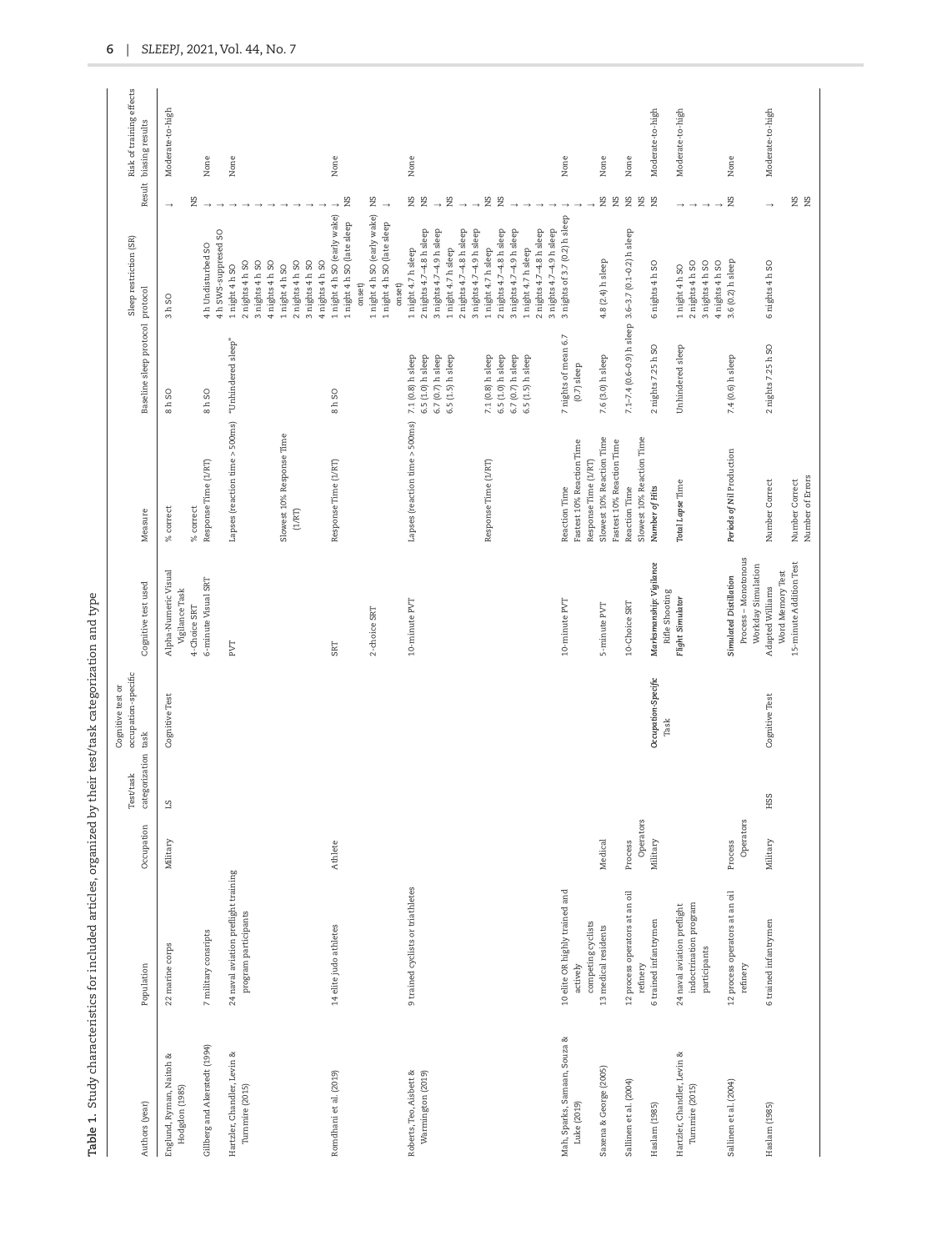| г<br>Ĩ.<br>ċ |  |
|--------------|--|
|              |  |
| Ξ<br>۰.      |  |

| Authors (year)                             | Population                                        | Occupation | categorization task<br>Test/task | occupation-specific<br>Cognitive test or | Cognitive test used                                          | Measure                                                   | Baseline sleep protocol protocol | Sleep restriction (SR)                                                            |                           | Risk of training effects<br>Result biasing results |
|--------------------------------------------|---------------------------------------------------|------------|----------------------------------|------------------------------------------|--------------------------------------------------------------|-----------------------------------------------------------|----------------------------------|-----------------------------------------------------------------------------------|---------------------------|----------------------------------------------------|
| Englund, Ryman, Naitoh &<br>Hodgdon (1985) | 22 marine corps (11 exercise,                     |            |                                  |                                          | <b>Baddeleys</b> Logical                                     | % correct                                                 | 8h SO                            | 3 h SO                                                                            | SN                        | Moderate-to-high                                   |
|                                            | 11 non exercise)                                  |            |                                  |                                          | Williams Auditory<br>Reasoning Test                          | % correct                                                 |                                  |                                                                                   | Σď                        |                                                    |
|                                            |                                                   |            |                                  |                                          | Gates-Peardon Reading<br>Word Memory Test                    | Number Correct                                            |                                  |                                                                                   | SN                        |                                                    |
|                                            |                                                   |            |                                  |                                          | Exercise-                                                    |                                                           |                                  |                                                                                   |                           |                                                    |
|                                            |                                                   |            |                                  |                                          | "Remembering Details"                                        |                                                           |                                  |                                                                                   |                           |                                                    |
|                                            |                                                   |            |                                  |                                          | Gates-Peardon Reading                                        |                                                           |                                  |                                                                                   | SN                        |                                                    |
|                                            |                                                   |            |                                  |                                          | Exercise - "Section<br>About"                                |                                                           |                                  |                                                                                   |                           |                                                    |
|                                            |                                                   |            |                                  |                                          | Gates-Peardon Reading                                        |                                                           |                                  |                                                                                   | SN                        |                                                    |
|                                            |                                                   |            |                                  |                                          | Exercise - "Following                                        |                                                           |                                  |                                                                                   |                           |                                                    |
|                                            |                                                   |            |                                  |                                          | Direction"                                                   |                                                           |                                  |                                                                                   |                           |                                                    |
|                                            |                                                   |            |                                  |                                          | Miller Reading Efficiency<br>Test                            | Number of Lines Completed                                 |                                  |                                                                                   | SK                        |                                                    |
| Reimann, Manz, Prieur,                     | 32 neurology residents                            |            |                                  |                                          | Paced Auditory Serial                                        | Proportion of Items Correctly                             | 6.5 (6.0-7.0) h sleep            | 4.3 (2.8-4.6) h sleep ob-                                                         | SX                        | N/A (independent-                                  |
| Reichmann & Ziemssen (2009)                |                                                   |            |                                  |                                          | Addition Test (PASAT)                                        | Answered                                                  |                                  | served on 24 h overnight<br>shift                                                 |                           | group design)                                      |
| Schlosser et al. (2012)                    | 38 surgeons                                       |            |                                  |                                          | d2-Paper-Pencil test                                         | Main Concentration inTdex                                 | 6.7 (0.2) h sleep                | 4.1 (0.3) h sleep observed<br>24 h overnight shift                                | on $\uparrow$             | Low-to-moderate                                    |
| Sallinen et al. (2004)                     | 12 process operators at an oil                    | Process    |                                  |                                          | Subtraction Test                                             | Reaction Time                                             |                                  | 7.1-7.4 (0.6-0.9) h sleep 3.6-3.7 (0.1-0.2) h sleep                               | SK                        | None                                               |
|                                            | refinery                                          | Operators  |                                  |                                          |                                                              | Slowest 10% Reaction Time                                 |                                  |                                                                                   | gN                        |                                                    |
| Haslam (1985)                              | 6 trained infantrymen                             | Military   |                                  | Occupation-Specific                      | 10-minute Map Grip                                           | Number Correct                                            | 2 nights 7.25 h SO               | 6 nights 4 h SO                                                                   | Σď                        | Moderate-to-high                                   |
|                                            |                                                   |            |                                  | Task                                     | Reference Encoding/                                          |                                                           |                                  |                                                                                   |                           |                                                    |
|                                            |                                                   |            |                                  |                                          | Decoding                                                     | Number of Errors                                          |                                  |                                                                                   | SN                        | Moderate-to-high                                   |
|                                            |                                                   |            |                                  |                                          | Marksmanship: Grouping<br>Capacity                           | Shooting Accuracy                                         |                                  |                                                                                   | SK                        | Moderate-to-high                                   |
| Englund, Ryman, Naitoh &<br>Hodgdon (1985) | 22 marine corps (11 exercise,<br>11 non exercise) |            |                                  |                                          | Air Defense Game                                             | Average Range of Intercept                                | 8 h SO                           | 3hS0                                                                              | SN                        | Moderate-to-high                                   |
| Smith et al. (2019)                        | 15 active duty soldiers                           |            |                                  |                                          | Marksmanship: Friend vs.                                     | Errors (incorrect response to friend 7.7 (0.1) h sleep    |                                  | 1 Night 2 h SO                                                                    | E <sub>S</sub>            | Moderate-to-high                                   |
|                                            |                                                   |            |                                  |                                          | Foe Discrimination Task                                      | or foe target)                                            |                                  | 2 Nights 2 h SO                                                                   |                           |                                                    |
|                                            |                                                   |            |                                  |                                          | "Low Cognitive                                               | Accuracy on hitting foes (%)                              |                                  | 1 Night 2 h SO                                                                    | SN                        |                                                    |
|                                            |                                                   |            |                                  |                                          | Load $(LCL)^n$                                               |                                                           |                                  | 2 Nights 2 h SO                                                                   | gN                        |                                                    |
|                                            |                                                   |            |                                  |                                          | Marksmanship: Army<br>Record Fire Task                       | Accuracy                                                  |                                  | 2 Nights 2 h SO<br>1 Night 2 h SO                                                 | Σ<br>SN                   |                                                    |
| Reyner and Horne (2013)                    | 28 first or second team                           | Athlete    |                                  |                                          | Tennis Serving Accuracy                                      | Hits Within a Designated Area                             | $6.6 - 7.8$ (SE = 0.1-0.2)       | 4.3-5.4 (SE = $0.1$ ) h sleep                                                     | $\rightarrow$             | None                                               |
| Schlosser et al. (2012)                    | univeristy tennis players<br>38 surgeons          | Medical    |                                  |                                          | LapSim Low-Fidelity Tasks                                    | Composite Performance Score (%) 6.7 (0.2) h sleep         | h sleep                          | 4.1 (0.3) h sleep observed on $\uparrow$                                          |                           | Low-to-moderate                                    |
|                                            |                                                   |            |                                  |                                          | High-Fidelity                                                |                                                           |                                  | 24 h overnight shift                                                              |                           |                                                    |
|                                            |                                                   |            |                                  |                                          | Intracorporeal Suturing<br>Chole-Cystectomy<br>High Fidelity |                                                           |                                  |                                                                                   |                           |                                                    |
| Sallinen et al. (2008)                     | 16 military conscripts                            | Military   | ESE                              | Cognitive Test                           | Brain@work Multitask                                         | Score obtained relative to                                | 8.0 (0.4) h sleep                | 2.1 (0.1) h sleep                                                                 |                           | None                                               |
|                                            |                                                   |            |                                  |                                          |                                                              | highest possible score obtain-<br>able for the individual |                                  |                                                                                   |                           |                                                    |
| Hartzler, Chandler, Levin &                | 24 naval aviation preflight                       |            |                                  |                                          | Dual n-back                                                  | Dual n-back Metric                                        | Unhindered sleep                 | 1 night 4 h SO                                                                    |                           | Moderate-to-high                                   |
| Turnmire (2015)                            | indoctrination program                            |            |                                  |                                          |                                                              |                                                           |                                  | 2 nights 4 h SO                                                                   |                           |                                                    |
|                                            | participants                                      |            |                                  |                                          |                                                              |                                                           |                                  | $\begin{array}{c} 3 \text{ nights 4 h SO} \\ 4 \text{ nights 4 h SO} \end{array}$ | $\leftarrow$ $\leftarrow$ |                                                    |
|                                            |                                                   |            |                                  |                                          |                                                              |                                                           |                                  |                                                                                   |                           |                                                    |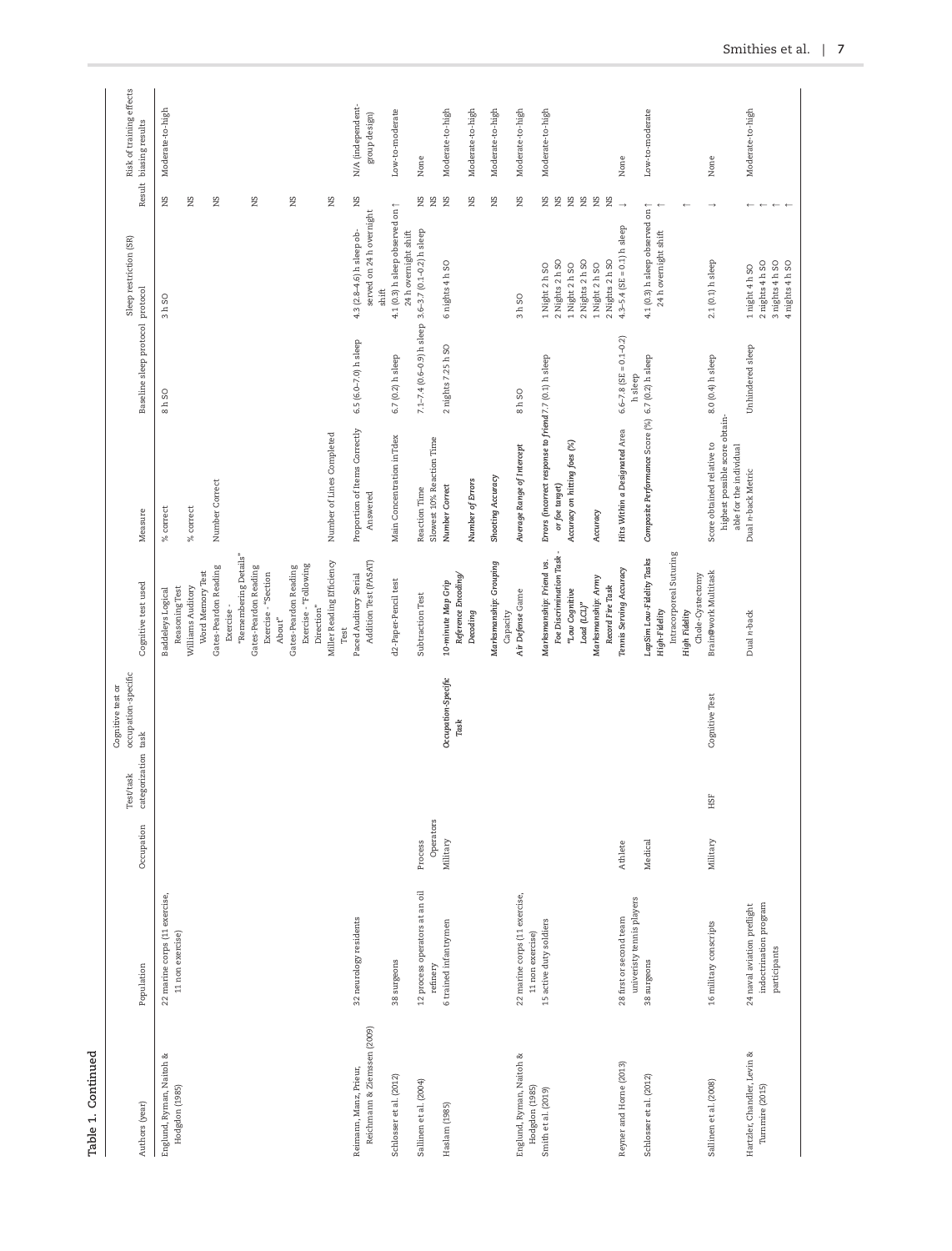| ſ |
|---|
|   |
|   |
|   |

| Authors (year)         | Population                                 | Occupation           | occupation-specific<br>Cognitive test or<br>categorization task<br>Test/task | Cognitive test used                     | Measure                                 | Baseline sleep protocol protocol | Sleep restriction (SR)                     |        | Risk of training effects<br>Result biasing results |
|------------------------|--------------------------------------------|----------------------|------------------------------------------------------------------------------|-----------------------------------------|-----------------------------------------|----------------------------------|--------------------------------------------|--------|----------------------------------------------------|
| Smith et al. (2019)    | 15 active duty soldiers                    |                      | Occupation-Specific<br>Task                                                  | Friend vs. Foe<br>Marksmanship:         | Errors                                  | 7.7 (0.1) h sleep                | 2 Nights 2 h SO<br>1 Night 2 h SO          |        | Moderate-to-high                                   |
|                        |                                            |                      |                                                                              | Discrimination Task,<br>"High Cognitive | High Value Target Detections            |                                  | 2 Nights 2 h SO<br>LNight 2h <sub>SO</sub> |        |                                                    |
|                        |                                            |                      |                                                                              | Load (HCL)"                             | Accuracy on hitting foes (%)            |                                  | 2 Nights 2 h SO<br>1 Night 2 h SO          | SN     |                                                    |
| Sallinen et al. (2004) | 12 process operators at an oil<br>refinery | Operators<br>Process |                                                                              | Simulated Distillation<br>Process-Busy  | Amount of Time with Nil Pro-<br>duction | 7.1 (0.9) h sleep                | 3.7 (0.1) h sleep                          | s<br>Z | None                                               |
|                        |                                            |                      |                                                                              | Workday Simulation                      |                                         |                                  |                                            |        |                                                    |

following the value. Bolded cognitive tasks and outcomes are occupation/expertise specific performance measures

ollowing the value. Bolded cognitive tasks and outcomes are occupation/expertise specific performance measures

the same, and the main determinant of performance is clearly how long the individual can maintain vigilant attention.

The "high-salience stable" (HSS) category included tests which are typically used to evaluate more complex cognitive functioning. However, performance on these tests did not depend on the ability to flexibly shift attention or adapt to changing task dynamics (i.e. cognitive flexibility). High-salience stable tests in cluded working memory tasks, grammatical reasoning tests, and the digit symbol substitution test (DSST). Occupation-specific tasks were similarly coded as HSS if performance primarily de pended on more complex cognitive functions without requiring task switching or adapting to changing dynamics. This could in clude psychomotor dominant tasks (skilled sports performance, surgery skill performance) as well as tasks such as friend vs foe discrimination tasks where the features discriminating friends and foes remain constant throughout.

The "high-salience flexible" (HSF) category consisted of complex/higher-salience cognitive tests & occupation-specific tasks that required cognitive flexibility and/or task switching ability for optimal performance. Examples of high-salience flex ible tests included task-switching tests, multitask tests, and tests where the nature of targets could change unpredictably throughout the test. The categorization of both neuropsycho logical tests and ECP tasks was performed independently by two researchers (T.S. and M.K.); where there was disagreement, the consensus was reached upon consultation with AT and MC.

## **Categorization of training effect bias**

In order to assess the degree to which repeated-measure study designs risked confounding the effect of SR on cognitive ability by showing a training effect on cognitive performance, T.S. and N.R. reviewed the included repeated-measures design articles, rating them as having a "no risk," "low-to-moderate risk," or "moderate-to-high risk" of training effects, with the consensus being reached through discussion. Repeated-measures studies were considered "no risk" if the order between baseline and SR measurements was counterbalanced or if PVT was the per formance outcome measure, due to thorough demonstration of the robustness of PVT to training effects [[71](#page-14-4)]. Studies were considered "low-to-moderate risk" if no more than three testing sessions were administered, and "moderate-to-high" risk if more than three testing sessions were administered where the order of baseline and SR conditions were not counterbal anced between participants. Of the fifteen remaining studies, ten had "no-risk," one had "low-to-moderate risk," and four had "moderate-to-high" risk of training effects biasing results.

The number and age of participants in the article, occu pation, nature and measurement method of SR and baseline conditions, performance test/task used, whether a significant difference was found between performance in conditions, risk of training effect bias, and quality assessment, was coded for each included article and is presented in this review. Results of the review are synthesized narratively below.

## Results

## **Study characteristics**

The details pertaining to each study included in this review can be found in [Table 1](#page-5-0). The 14 included articles were published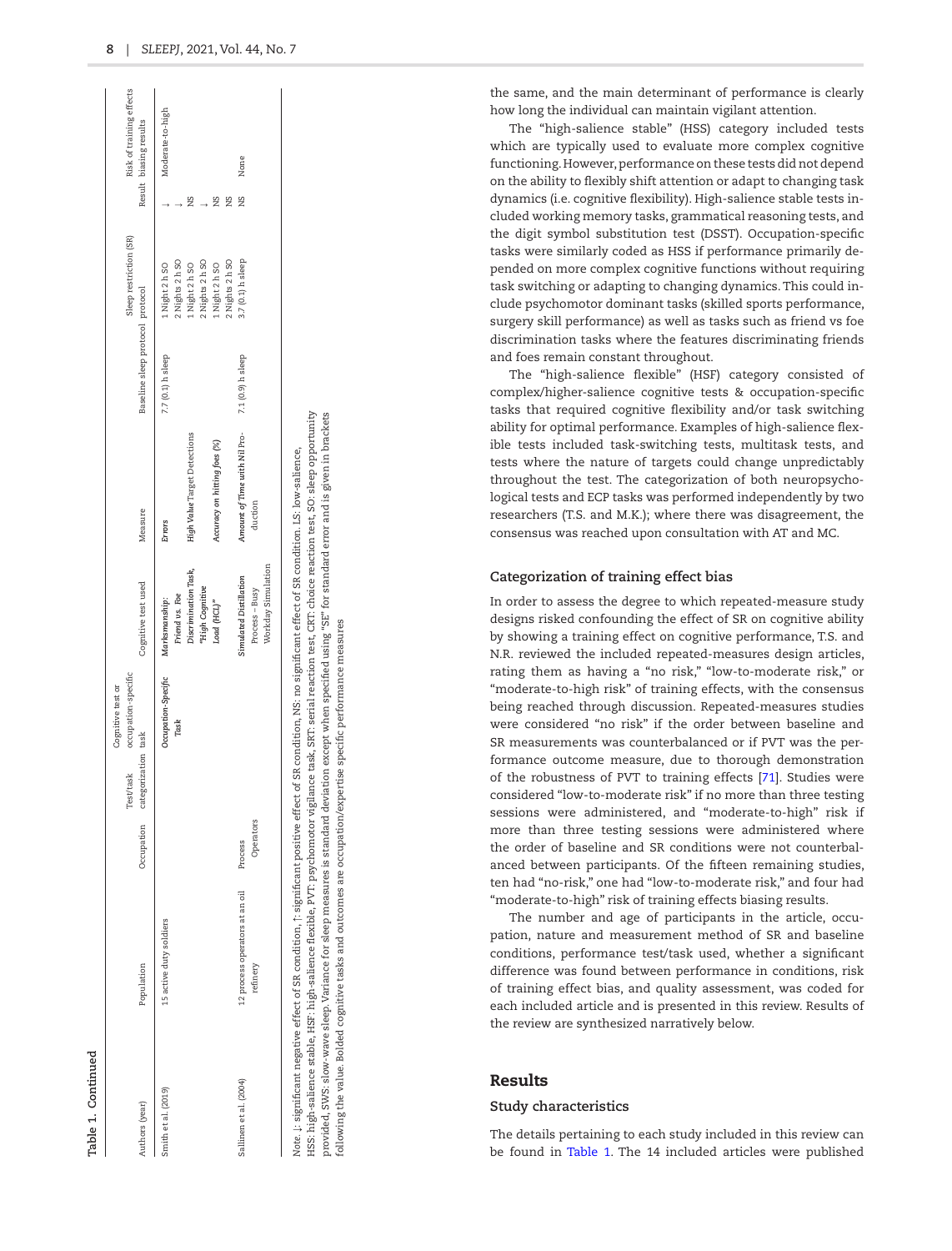between 1985 and 2019 with 13 of the articles published in peerreviewed journals and one article published as a technical report within the Naval Medical Research Unit [[72](#page-14-5)]. A total of 246 participants (41 females) were tested across all studies, with each individual study sampling 18 participants on average (*SD* = 10). The mean age of participants was not provided in each study (with some instead opting to only provide an age range), however for those that did provide this data (11 of 14), the mean age ranged from 19 to 30 years. The absence of mean age information in some studies was not considered particularly troublesome as similar effect sizes have been noted for the effects of SR on cognitive performance for individuals aged from 18 to 59 [\[17\]](#page-12-19).

Six studies included military personnel as participants, three tested medical service workers, four tested elite or highly-trained athletes, and one tested oil refinery process operators. Nine studies assessed performance following only 1 day of SR, one study following 2 days of SR, two studies following three days of SR, one study following 4 days of SR, and one study each following 4 days and 6 days of SR, respectively. Two studies used polysomnography (PSG) to measure the sleep of participants, five used actigraphy, two used subjective recollection, and five used enforced restriction of sleep opportunity (SO) within a laboratory. Eleven studies experimentally manipulated the SR protocol (mean reported sleep obtained across articles  $≈3.6 ± 0.9$  h per night SR), while the remaining three all observed sleep obtained during a 24-h overnight shift (mean reported sleep obtained across articles  $\approx 4.4 \pm 0.4$  h per night SR). Mean baseline sleep duration was approximately 7.3  $\pm$ 0.6 h [\(Figure 2\)](#page-8-0); note that the report by Hartzler et al. [[72\]](#page-14-5) was not included in this baseline mean calculation, due to reporting "unhindered" baseline sleep rather than a quantity.

Assessed using the NHLBI checklists, strengths generally included well-defined research questions, thoroughly described procedures, and minimal participant drop-out. Common weaknesses included a lack of evidence provided on the validity of performance measures and outcomes used, not providing information of whether test administrators were blinded to the condition of the participants, and a lack of consideration of statistical power when determining sample size (although in many cases, the sample size was likely limited by the availability of participants, given the specialized populations).

#### **Low-salience test/task performance**

### *Descriptive information*

Nine studies investigated "low-salience" cognitive or occupationspecific task performance following SR among 117 participants.



<span id="page-8-0"></span>**Figure 2.** Amount of mean sleep obtained (±*SD*) within each condition. Note that for studies reporting only "sleep opportunity," sleep obtained was considered to be the entirety of the reported period.  $SR = sleep$  restriction,  $EM = experiment$ tally manipulated  $(n = 11)$ , Obs = observed  $(n = 3)$ .

Four of these studies tested military personnel, three tested elite or highly-trained athletes, one tested medical residents, and one tested oil refinery process operators. Five studies examined the effect of only a single night of SR on performance, while the remaining studies examined the effect of multiple consecutive nights of SR on performance. Three studies incorporated occupation-specific tasks; a marksman vigilance task, a distillation simulation task (monotonous workday condition), and a flight simulator lapse task.

#### *Findings*

Only performance on the flight simulator task (deviation from a "simple flight profile") was found to be significantly weakened by SR [[72](#page-14-5)]. In the other two studies, the vigilance of trained infantrymen was found to be unaffected while performing a shooting task following six consecutive nights of SR (4 h SO) [\[73\]](#page-14-6), and no significant performance change was found on a simulated distillation task among experienced oil-refinery process operators following one night of ~3.5 h TST [\[74](#page-14-7)]. Among the eight studies testing cognitive abilities directly, Englund et al. [[75](#page-14-8)] observed a significant performance decrement among a sample of U.S. marines on the alpha-numeric visual vigilance task, but not on a four-choice SRT, following one night of SR (3 h SO). Gillberg and Åkerstedt [\[76](#page-14-9)] found response times on a SRT were not significantly affected by SR when tested at 08:00 am, but were significantly worsened when tested at 14:00 pm or 20:30 pm, as well as when the results from all time points were combined; this was regardless of whether the 4 h of SO allocated were undisturbed or manipulated so that participants could obtain minimal slow-wave sleep. Among a sample of naval aviation trainees, Hartzler et al. [\[72](#page-14-5)] found the number of lapses (reaction time > 500 ms) increased during each night of SR experienced (four nights of 4 h SO), with an increased overall response time of the slowest 10% attempts on the PVT compared to baseline following SR. Romdhani et al. [[77](#page-14-10)] found that one night of SR (4 h SO) slowed reaction times of judo athletes on (1) a SRT when sleep was restricted by initiating an early wake time but not when delaying sleep onset, and (2) a "choice" reaction time task when sleep was restricted by delaying sleep onset but not when initiating an early wake time. Roberts et al. [\[78\]](#page-14-11) found a significant increase in PVT lapses and response times among highly trained cyclists and triathletes following three days of SR (~4.5–5 h TST) when compared both to the day before the first night of SR (6.5 h TST) or the equivalent day within a baseline condition (~6.5–7 h TST), additionally finding differences in lapses following 2 days of SR and in response times following both 1 and 1 days of SR when compared to the equivalent baseline condition. Mah et al. [\[79\]](#page-14-12) similarly found the vigilance of 10 elite (or highly trained & actively competing) cyclists (PVT reaction time, inverse reaction time & fastest 10% reaction time) to be adversely affected by three nights of ~4 h SO. Interestingly, no significant differences in LS test performance (PVT, serial reaction time task) were found between SR (~5 h TST) and baseline conditions for medical residents [[80\]](#page-14-13), nor among oil refinery process operators following one night of ~3.5 h TST [[74](#page-14-7)].

# **High-salience stable test/task performance**

#### *Descriptive information*

Seven studies examined the effects of SR on cognitive and occupation-specific "high-salience stable" tasks among 153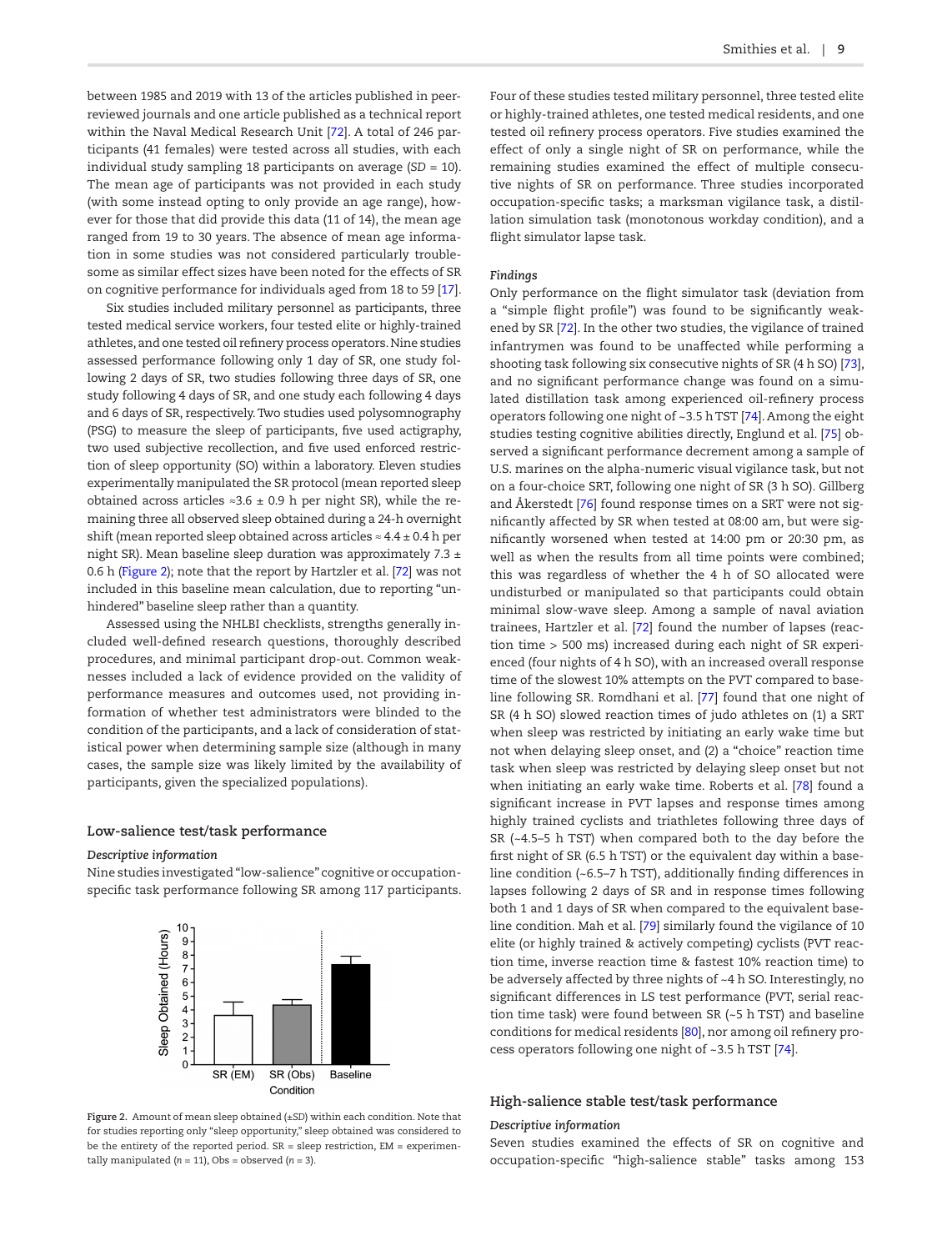participants [\(Table 1](#page-5-0)). Three of these studies tested military personnel, one tested highly-trained athletes, two tested surgeons or medical residents, and one tested oil refinery process operators. Five studies implemented only a single night of SR, while two involved multiple consecutive nights of SR. Five studies incorporated occupation-specific tasks, including marksmanship accuracy tasks, a marksmanship friend vs foe discrimination task (low-cognitive load condition), an "air defense" game, a map-grip encoding/decoding task, a tennis serving accuracy protocol, and a VR-surgery simulator task.

#### *Findings*

Two studies found SR to significantly decrease performance relative to a baseline condition. Haslam [\[73](#page-14-6)] found significant deterioration in the number of correctly recalled items by trained infantrymen on a word memory test throughout six nights of SR (4 h SO). Conversely, Englund et al. [\[75\]](#page-14-8) found no effect of one night of SR (3 h SO) on the immediate recall of marine corps on an almost identical task to that in Haslam [[73](#page-14-6)], as well as the ability to immediately recall details in a short reading task. Performance on the d2-paper-pencil test (selective attention) was found to significantly improve following SR (one night of ~4 h TST) relative to a previously taken baseline among surgeons [\[47](#page-13-21)]. This study additionally found performance on surgery skills of varying complexity (as well as "economy of motion" measures which comprised these overall composite scores) on a VR-surgery simulator to *improve* following SR. It is noted however that in measurements taken 24 h after the SR condition testing, d2-paper-pencil test performance improved again from the SR condition, and performance on two of the three surgery performance measures (Low-Fidelity Task and Chole-Cystectomy performance score) was maintained from the SR condition and also significantly better than in the baseline condition. When examining studies that evaluated occupationspecific task performance, Reyner and Horne [[81](#page-14-14)] found serving accuracy of semi-elite tennis players to be hindered by one night of SR (~4.5–5.5 h TST), whereas all other studies utilizing occupation-specific HSS measures failed to detect significant performance differences between baseline and SR conditions.

#### **High-salience flexible test/task performance**

## *Descriptive information*

Four studies examined performance outcomes on "high-salience flexible" cognitive and occupation-specific tasks among 67 participants. Three of these studies tested military personnel, and one tested oil refinery process operators. Two of these studies investigated only a single night of SR, while the other two implemented multiple consecutive nights of SR. Two studies incorporated occupation-specific tasks including a military marksmanship friend vs foe discrimination task (high-cognitive load condition), and an oil-refinery distillation simulation task, similar to the task mentioned previously but with increased cognitive demand and functional instability embedded within it.

## *Findings*

Among those studies investigating cognitive test performance, Sallinen et al. [\[82](#page-14-15)] tested 16 military conscripts on a multitask test (Brain@Work) involving four cognitive tests performed simultaneously, and reported a significant decrease in performance following SR (one night ~2 h TST) relative to baseline.

Alternatively, Hartzler et al. [[72](#page-14-5)] used an adaptive dual *n*-back measure requiring simultaneous attention toward both visual and auditory stimuli, and found *improvement* compared to baseline on all 4 days of SR (4 h SO). However, the authors concluded that "practice effects were evident throughout the study" (p. 24) and these likely confounded the results. For studies investigating occupation-specific performance, Smith et al. [[83](#page-14-16)] found one and two nights of SR (2 h SO) led to an increase in the number of errors made on a high cognitive load (HCL) challenge of the marksmanship friend vs foe discrimination task. In this task, colors that represented friends and foes changed frequently, requiring participants to flexibly adapt to the task details for correct completion. Notably, in the low cognitive load (LCL) version of this challenge, whereby color coding was held constant (HSS task), error rate did not significantly differ between baseline and SR conditions. Additionally, for high-value target detection, a measure presents only for the HCL version of the task, the percentage detection rate was impaired after two nights of SR. No effect of SR was found in either version of the task for the marksmanship accuracy in shooting foes. Lastly, time at nil production, the main performance outcome referring to a lack of activity occurring within the "busy" condition of a simulated distillation process, was not found to change significantly between SR (one night of ~3.5 h TST) and baseline conditions for oil refinery process operators [\[74\]](#page-14-7). Again, this task was identical to the "monotonous" condition in the simulated distillation included in the LS table except for a greatly increased depletion speed and the addition of functional instability.

## Discussion

Our systematic review explored the literature examining the effect of SR on cognitive and task-related performance specifically among *Elite Cognitive Performers* (individuals within occupations that (1) have cognitive demands exceeding the norm and (2) have critical outcomes associated with these demands). In doing so, we aimed to provide an indication of how SR may affect the cognitive performance of those for whom the outcomes are arguably more important than is often the case within the general population, with a degree of specificity not previously available within the literature. Overall, this review found that the performance of this select group on monotonous, lowsalience tasks is often poorer following SR, and while performance on more complex, yet cognitively stable, tasks are usually maintained, performance may be more prone to decline when the task involves adaptation to changing goal-oriented information and a shifting of attention.

## **Differences of the effects of sleep restriction as a function of task demands**

In this review, we found performance on simple tests designed to measure vigilance and rudimentary attentional capacity (whether occupation-specific or not) was most commonly hindered by SR. This corroborates findings from a meta-analysis on the wider population [\[17\]](#page-12-19) and is consistent with the effects found following TSD [[16\]](#page-12-20). The ability to maintain attention in low-salience circumstances is integral to many components of safety-critical work (i.e. monitoring human–machine interfaces or environment), however, two of the three studies using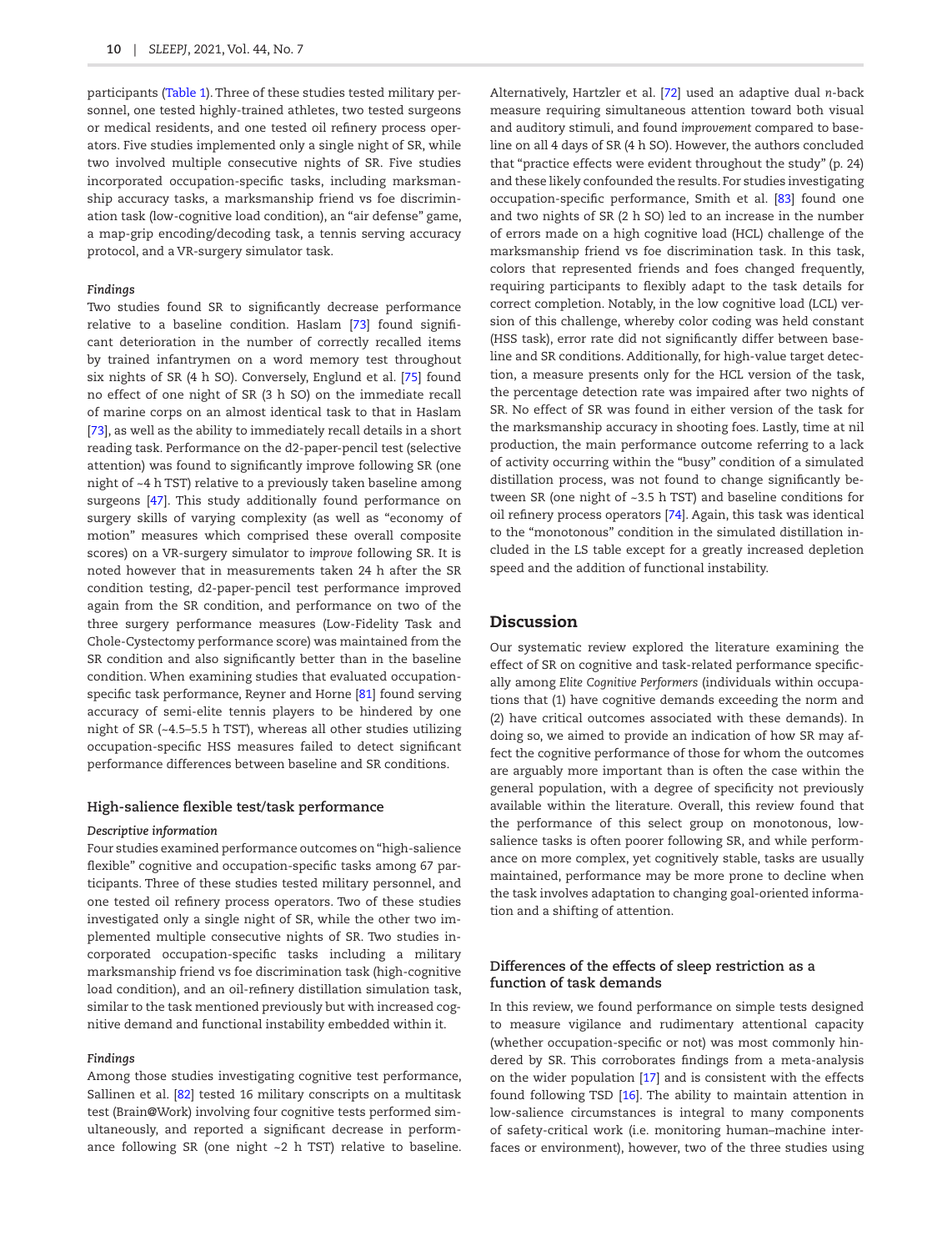low-salience occupation-specific task performance found no significant deterioration resulting from SR. These two articles however had factors within their design or within the outcomes themselves that could have confounded results. Specifically, Sallinen et al. [\[74\]](#page-14-7), who tested performance on a simulated distillation task among oil refinery workers, reported that their failure to find an effect of one night of SR on participants' "monotonous" and "busy" workday (the latter coded as HSF) may be due to the performance task being "too rough to demonstrate a significant sleep debt-related effect" (p. 293). The other task was a vigilance rifle shooting task for trained infantrymen following six nights of SR [[73](#page-14-6)]. This article stated that the infantrymen were to receive long-weekend leave if they "maintained a certain standard" of performance on "key tasks" (p. 91), likely raising the external motivation to maintain performance in spite of SR (although it is unclear which were the "key tasks" in this study). Such external motivation likely increased task engagement, which purportedly facilitates the maintenance of performance in spite of sleep loss [[37\]](#page-13-11). Along these same lines, one of the few studies that did not find a difference in PVT performance following SR rewarded the highest-performing participants with \$100CAD [\[80\]](#page-14-13). Hence, it appears that context and motivation are key moderators of the effect of SR on the performance of simpler tasks; if task engagement is promoted (through task demand, external motivation, etc.) performance is likely to be maintained, whereas if there is a lack of exogenous factors promoting task engagement, ECPs, like the general population, will show degraded performance on tasks prioritizing simple attention.

In stark comparison to studies investigating the effect of SR on simple cognitive performance, studies using evaluation tools that required more complex cognitive processes that rewarded cognitive stability *almost unanimously* reported no effect of SR. The two studies which reported SR to negatively affect performance tested the immediate recall of infantrymen on a working memory task [[73](#page-14-6)], and university representative tennis players on a tennis serving accuracy test respectively [\[81\]](#page-14-14). The former suggests that immediate recall is vulnerable to SR, however, it is to be noted that the immediate recall of marine corps in a separate study [[75\]](#page-14-8) with a similar procedure to Haslam [\[73\]](#page-14-6), as well as the ability to immediately recall details in a short reading task, was not significantly affected by SR. The latter finding would suggest perhaps that skilled, psychomotor performance outcomes could be vulnerable to SR, however, Schlosser and colleagues [[47\]](#page-13-21) contrastingly noted an *increase* in performance on simulated surgery tasks of differing complexity following SR and compared to a previously taken baseline condition. Investigating tasks with similar cognitive demands, Haslam [\[73\]](#page-14-6) and Smith et al. [\[83\]](#page-14-16) did not report a significant effect of six or two nights of SR respectively on marksmanship tasks specifically measuring accuracy. Taken altogether, these results suggest that acute SR alone is unlikely to negatively affect the performance of ECPs on complex cognitively stable tasks when they are related to their area of expertise. In a practical sense, this could be interpreted to closed skills for elite athletes (i.e. a free-throw or a golf putt), the performance of routine fine-motor, yet demanding surgery task, or the ability to perform fixed and predictable tasks such as adhering to correct pre-flight procedures for an aircraft pilot. Lastly, in further support of the influence of context, engagement, and motivation, Englund et al. [\[75\]](#page-14-8) noted in discussing the (statistically insignificant) trend of performance improvement on a complex "air defense" game and the lack of performance loss on a reading efficiency following SR, that "competition and interest, each a motivating factor, influenced both psychomotor and cognitive task performance" (p. 84).

We separated "HSS" and "HSF" based on whether the task demanded *cognitive flexibility*; that is, the ability to shift attention to new, more relevant information, or to adapt to a changing task dynamic [\[84,](#page-14-17) [85\]](#page-14-18). Here, we found that performance on a multitask test [\[82\]](#page-14-15) and error rate within a task embedded within a marksmanship context [\[83](#page-14-16)], both of which required cognitive flexibility, were negatively affected by SR. The latter is particularly notable as error rate in a simpler adaptation of the same task, which didn't require participants to adapt to the changing meaning of different color targets throughout, was not negatively affected by the same conditions of SR. When considering the two studies that did *not* find a negative effect of SR on HSF outcomes, one used an adapted version of the aforementioned oil refinery distillation task with potential sensitivity issues, and the other one had a "moderate-to-high" risk of bias, with the authors [\[72](#page-14-5)] themselves stating that "practice effects were evident" (p. 24). The ability to flexibly shift attention and adapt to changing dynamics is of obvious ecological importance, particularly for safety-critical workers handling emergency situations. For example, aircraft pilots are presented with a multitude of information from dials, outputs, and air-traffic controllers when in an emergency situation (i.e. engine failure) and must be able to rapidly shift their focus to the most important interface to gather the most relevant information for the resolution of their current circumstance. Pilots must then be able to adapt to their new situation (flying an aircraft without the engine) and adjust their approach accordingly. Further experimental work is clearly required to understand how the cognitive flexibility of ECPs' is affected by SR and how this impacts high-demand tasks within their workplace, given (1) the importance of cognitive flexibility particularly within emergency scenarios, (2) the increased prevalence of SR in ECPs versus the general population, and (3) the studies detailed within this review outlining the effects of SR on the cognitive flexibility of ECPs.

#### **Strengths and limitations**

It is accepted that the classification of performance tests in this review can be considered coarse. For example, standardized cognitive tests within the HSS category can be attempting to test primarily inhibition, working memory, decision-making, executive functioning, "complex attention," "cognitive throughput," and so on. These are regularly discussed as distinct cognitive outcomes with distinguishable underlying neural processes. Although previous meta-analyses have demonstrated differences in effect sizes among different "complex" cognitive domains [[16](#page-12-20), [17\]](#page-12-19), the most tangible distinctions regarding effects of sleep loss on cognitive performance appear to be: (1) the extent to which performance is dependent on sustained, simple attention [\[15–](#page-12-12)[17,](#page-12-19) [37](#page-13-11)], and more recently, and (2) whether cognitive flexibility is prioritized over cognitive stability for performance [\[38](#page-13-12), [86,](#page-14-19) [87\]](#page-14-20) (spawning the rationale behind the classification used). This information is of direct practical use to members of safety-critical industries, elite athletes and coaches, and other individuals in occupations with cognitive demands spanning beyond the norm. The separation of tasks into cognitive domains limits applicability because tasks that ECPs engage in are complex by nature and require significant contributions from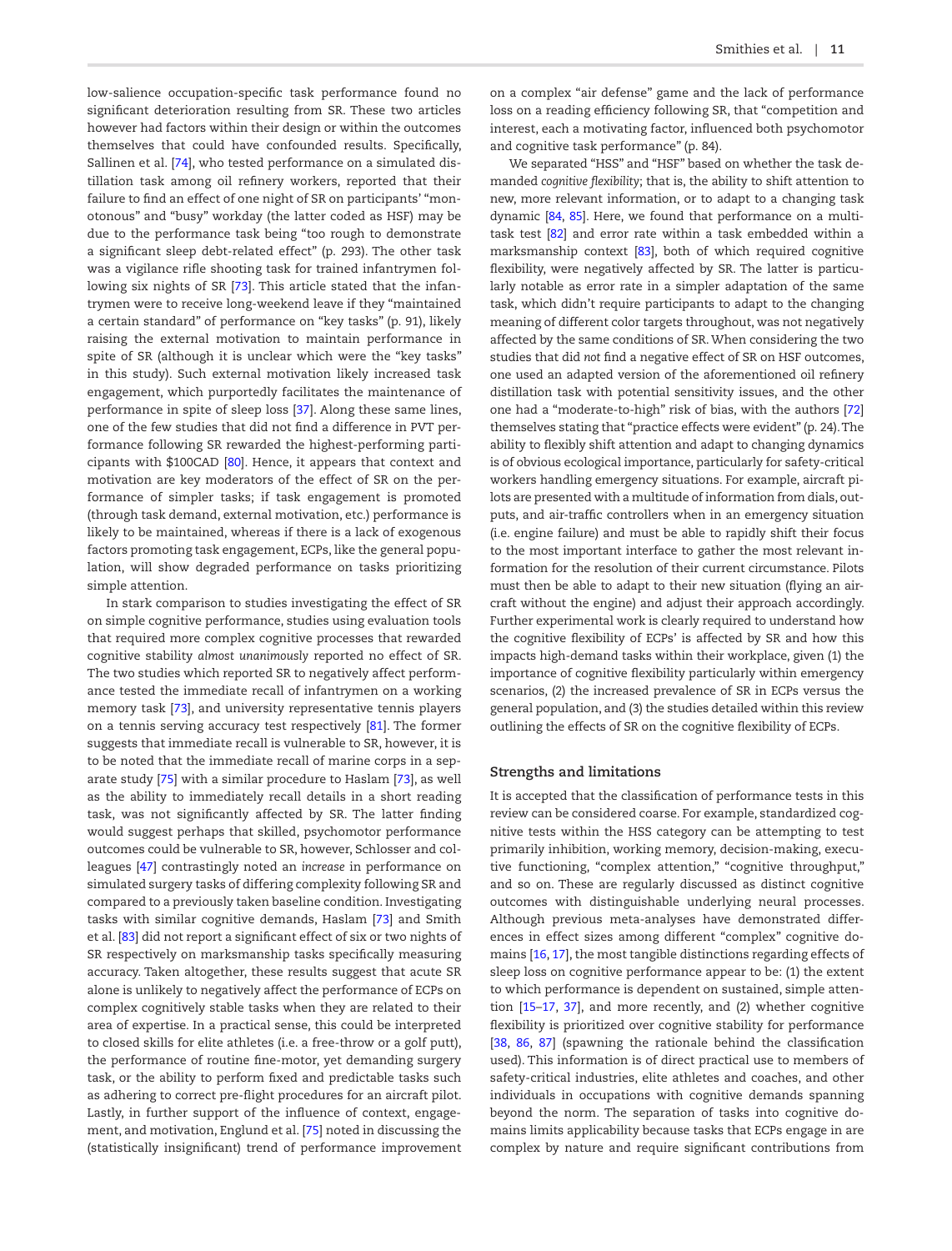multiple domains simultaneously. By separating tasks as we have in the current review, we provide a simple framework that applies to "real-world" tasks in a host of occupations with large cognitive demands, but that seemingly distinguishes between tasks in which performance is likely or unlikely to be affected by SR ([Figure 3\)](#page-11-0).

The current review had particularly stringent eligibility criteria. Studies that investigated sleep restriction and cognitive performance among ECPs, but that allowed significant variance (or lacked reporting) of participant sleep onset & wake times, or testing times, were removed. Additionally, multiple studies included in this review presented additional measurements taken and statistical comparisons made that were not included due to these reasons [\[72,](#page-14-5) [73](#page-14-6)]. By removing these studies and measurements we likely lost some degree of ecological validity as SR in practice is often accompanied by a shift in sleep onset and wake times (i.e. following transmeridian travel, change from dayshifts to night-shifts etc.) resulting in circadian desynchrony, and performance at different and often rapidly changing times of the day is necessary (i.e. rotating shift schedules). The effect of rhythmic fluctuations of performance related to circadian rhythm, as well as the desynchronization of circadian rhythm likely to arise from large variance in sleep onset and wake time, is nontrivial [[61](#page-13-33), [62,](#page-13-34) [64](#page-13-36), [88\]](#page-14-21). Therefore, without controlling for changes based on when the participants were sleeping or when they were being tested, it would be incredibly difficult to discern whether differences in performance were due to the changes in sleep quantity or these circadian factors. Controlling for these factors allows us to more confidently conclude that any performance decrements observed were due to SR and not other influences. In short, this review only examined the effects directly related to change in sleep quantity, and that other features commonly experienced with SR such as shifts in sleep periods are likely to further exacerbate the performance impairments discussed in this review; hence, the findings of this review should be considered conservative and a "best case outcome" for how moderate sleep loss impacts task performance for Elite Cognitive Performers in the real-world.

Despite the stringency of the eligibility criteria, there was still a surprisingly small number of articles that met the inclusion criteria of the review, given the exhaustive nature of our systematic search. In particular, there was a dearth of research investigating the role of SR on cognitive performance among elite athletes. Using the criteria for defining and quantifying expertise as outlined by Swann et al. [\[89\]](#page-14-22), "semi-elite" athletes were the top-level participants tested among the included studies. Some of the other studies utilized interns and junior medical residents [\[47](#page-13-21), [80\]](#page-14-13) and military personnel either within their first few years of service or within the process of completing



<span id="page-11-0"></span>**Figure 3.** Proposed framework explaining the likelihood of sleep restriction affecting cognitive performance for Elite Cognitive Performers.

specialized programs such as a naval preflight training program [\[72](#page-14-5),[83\]](#page-14-16), and may not be representative of more experienced individuals who (1) have more experience performing while fatigued, and (2) have greater expertise on occupation-specific tasks. This distinction is highly important as more expert individuals tend to utilize different cognitive strategies compared to their less-skilled individuals when performing tasks within their field of expertise, such as different gaze and fixation strategies [\[90\]](#page-14-23) and decision-making processes [\[91\]](#page-14-24). Hence, it is possible that experts and novices may be differentially affected by sleep loss on a particular cognitively demanding task. Ideally, further experimental work which directly investigates the potential for expertise to moderate the effect of SR on cognitive performance would elucidate such a possibility. However, recruiting such an array of participants within a specific area can prove difficult. Additionally, as demonstrated by Sallinen et al. [\[74](#page-14-7)], selecting a performance outcome within the context of one's area of cognitive expertise that is also sensitive enough to show performance deficits following SR provides another layer of difficulty. Still, such experimental work could be extremely beneficial in (1) understanding the relationships between sleep loss, cognitive performance, and cognitive expertise, and (2) further improving our overall understanding on how SR affects the task performance of ECPs.

#### **Future directions**

One area where it is both relatively easy to evaluate cognitive and occupational performance among individuals with a vast array of skill level is esports. Here, we believe that research on elite esports athletes may be able to provide insight into the moderating effect of cognitive expertise on performance loss resulting from SR. Esports refers to the competitive (and for some, professional) play of commercially available video games, with esports athletes being referred to as "cognitive athletes" due to the cognitive expertise that they possess [\[92\]](#page-14-25). Many esports games often adopt the Elo rating system, allowing for expertise to be quantified on a continuum and the digital nature of gameplay facilitates the collection of large amounts of relevant performance. In addition to being an exemplar test population, esports athletes also share many similarities with many ECPs with respect to the work environment and the enhanced cognitive skills required by both for optimal performance [\[93](#page-14-26)]. Future research on the effects of SR on esport athletes could thus provide applicability to ECPs in general, furthering our understanding of how elite cognitive performers are affected by sleep loss. Moreover, as esport athletes can be considered ECPs themselves and that their shared commonalities with traditional athletes likely leading to the higher-than-normal prevalence of SR, the results of the current review are of great relevance to this population.

Sleep restriction presents as one of many factors which may adversely affect performance on complex, cognitively demanding tasks. In addition to circadian factors mentioned earlier, sleep inertia, referring to the grogginess and degraded performance immediately following wake, is of high relevance to individuals performing tasks at night or those working extended shifts and are able to sleep on the job but simultaneously may be required to respond to complex emergency situations at a moment's notice (i.e. night-shift medical workers, pilots, air traffic controllers, emergency responders). Extended periods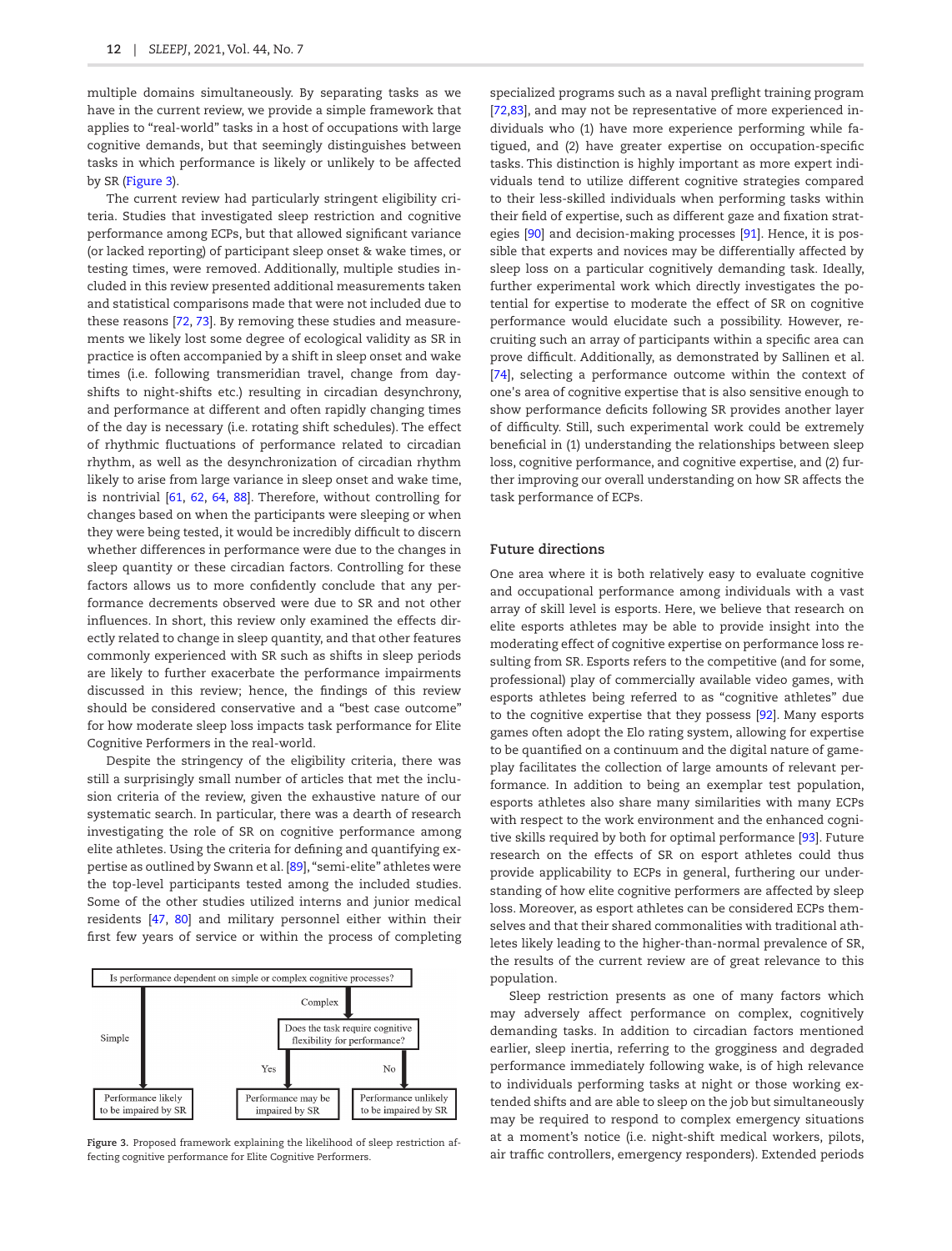of wakefulness and time on task (particularly for boring, monotonous tasks) can also further contribute to fatigue-related performance impairment within the workplace [\[94](#page-14-27)], and are important considerations for safety-critical workers and other elite cognitive performers (i.e. athletes, esport athletes). As aforementioned, the context surrounding a given task (i.e. the presence of external motivating factors) is an important consideration in addition to the nature and demands of the task itself. Lastly, the extension of sleep quantity beyond what is habitually obtained has shown positive effects on cognitive performance outcomes for high-level collegiate athletes measured both through standardized cognitive tests and through outcomes directly related to their expertise [[95](#page-14-28)], and may resemble a fruitful strategy to improve performance on demanding tasks for Elite Cognitive Performers overall.

# Conclusion

In summary, the current review demonstrates that the performance of ECPs is more negatively affected on simple cognitive tests and monotonous occupation-specific tasks, where simple attentional capabilities are instrumental to task success, over more complex cognitive tasks; however, performance may be more affected on complex tasks when adaptation to changing goal-oriented information and a shifting of attention (i.e. cognitive flexibility). Further research is required particularly when using tasks demanding cognitive flexibility as there is little and conflicting evidence on the effect of SR on the performance of such tasks. Lastly, we believe that esports presents as a fruitful medium to explore the effects of sleep loss on *Elite Cognitive Performers*, potentially uncovering moderating roles of expertise and providing applicability to many industries and occupations.

# Disclosure Statement

\*Denotes an article included within the review.

# Acknowledgments

The authors would like to thank Niall Ramsbottom, who assisted in the coding of training effect bias in the current review. This work was supported with the financial support of the Science Foundation Ireland grant 13/RC/2094 and cofunded under the European Regional Development Fund through the Southern & Eastern Regional Operational Programme to Lero the SFI Centre for Software Research [\(www.lero.ie\)](http://www.lero.ie). T.S. was receiving funding from the Irish Research Council Employment-Based Postgraduate Program Scholarship [\(EBPPG/2019/21](http://EBPPG/2019/21)), with Logitech as the Employment Partner.

Non-financial disclosure: none.

# References

- <span id="page-12-0"></span>1. Serfaty D, *et al*. The decision-making expertise of battle commanders. In: Zsambok CE, Klein G, eds. *Naturalistic Decision Making*. New York, NY: Lawrence Erlbaum Associates; 1997: 233–246.
- <span id="page-12-1"></span>2. Adams R, *et al*. Introduction to cognitive processes of expert pilots. *J Hum Perform Extreme Environ*. 2000;**5**(1):5.
- <span id="page-12-2"></span>3. Hilburn B. Cognitive complexity in air traffic control: a literature review. *EEC Note*. 2004;04/04.
- <span id="page-12-3"></span>4. Paton D, *et al*. Disaster stress: an emergency management perspective. *Disaster Prev Manage*. 1999;**8**(4):261–267.
- <span id="page-12-4"></span>5. Patel VL, *et al*. The acquisition of medical expertise in complex dynamic environments. In: Ericsson KA, ed. *The Road to Excellence: The Acquisition of Expert Performance in the Arts and Sciences, Sports and Games*. New York, NY: Lawrence Erlbaum Associates; 1996: 127–165.
- <span id="page-12-5"></span>6. Schmidt HG, *et al*. A cognitive perspective on medical expertise: theory and implications. *Acad Med*. 1990;**65**(10):611–621.
- <span id="page-12-6"></span>7. Mumaw RJ, *et al*. *Cognitive Skill Training for Nuclear Power Plant Operational Decision Making*. Washington, DC: Nuclear Regulatory Commission. Pittsburgh, PA: Division of Systems Research, Westinghouse Electric Corporation. 1994. Report Number(s): NUREG/CR-6126 ON: TI94014257; TRN: 94:013625
- <span id="page-12-7"></span>8. Janelle CM, *et al*. Expert performance in sport: current Perspectives and Critical Issues. In: Starkes JL, Ericsson KA, eds. *Expert Performance in Sports: Advances in Research on Sport Expertise*. Champaign, IL: Human Kinetics; 2003: 19–47.
- <span id="page-12-8"></span>9. Williams AM, *et al*. Perceptual-cognitive expertise in sport and its acquisition: Implications for applied cognitive psychology. *Appl Cogn Psychol*. 2011;**25**(3):432–442.
- <span id="page-12-9"></span>10. Voss MW, *et al*. Are expert athletes "expert" in the cognitive laboratory? A meta-analytic review of cognition and sport expertise. *Appl Cogn Psychol*. 2010;**24**(6):812–826.
- 11. O'Hare D. Cognitive ability determinants of elite pilot performance. *Hum Factors*. 1997;**39**(4):540–552.
- 12. Yildiz A, *et al*. Feeling safe in the plane: neural mechanisms underlying superior action control in airplane pilot trainees–a combined EEG/MRS study. *Hum Brain Mapp.* 2014;**35**(10):5040–5051.
- <span id="page-12-10"></span>13. Arbula S, *et al*. How life experience shapes cognitive control strategies: the case of air traffic control training. *PLoS One.* 2016;**11**(6):e0157731.
- <span id="page-12-11"></span>14. Taylor JL, *et al*. Cognitive ability, expertise, and age differences in following air-traffic control instructions. *Psychol Aging.* 2005;**20**(1):117–133.
- <span id="page-12-12"></span>15. Lim J, *et al*. Sleep deprivation and vigilant attention. *Ann N Y Acad Sci.* 2008;**1129**(1):305–322.
- <span id="page-12-20"></span>16. Lim J, *et al*. A meta-analysis of the impact of short-term sleep deprivation on cognitive variables. *Psychol Bull.* 2010;**136**(3):375–389.
- <span id="page-12-19"></span>17. Lowe CJ, *et al*. The neurocognitive consequences of sleep restriction: a meta-analytic review. *Neurosci Biobehav Rev.* 2017;**80**:586–604.
- <span id="page-12-13"></span>18. Durmer JS, *et al*. Neurocognitive consequences of sleep deprivation. *Semin Neurol.* 2005;**25**(1):117–129.
- <span id="page-12-14"></span>19. Banks S, *et al*. Behavioral and physiological consequences of sleep restriction. *J Clin Sleep Med.* 2007;**3**(5):519–528.
- <span id="page-12-15"></span>20. Capaldi VF, *et al*. Optimizing sleep in the military: challenges and opportunities. *Chest.* 2019;**155**(1):215–226.
- <span id="page-12-16"></span>21. Caldwell JL, *et al*. Battling fatigue in aviation: recent advancements in research and practice. *J Med Sci*. 2012;**32**(2):047–056.
- <span id="page-12-17"></span>22. Lundahl A, *et al*. A meta-analysis of the effect of experimental sleep restriction on youth's attention and hyperactivity. *Dev Neuropsychol.* 2015;**40**(3):104–121.
- <span id="page-12-18"></span>23. de Bruin EJ, *et al*. Effects of sleep manipulation on cognitive functioning of adolescents: a systematic review. *Sleep Med Rev.* 2017;**32**:45–57.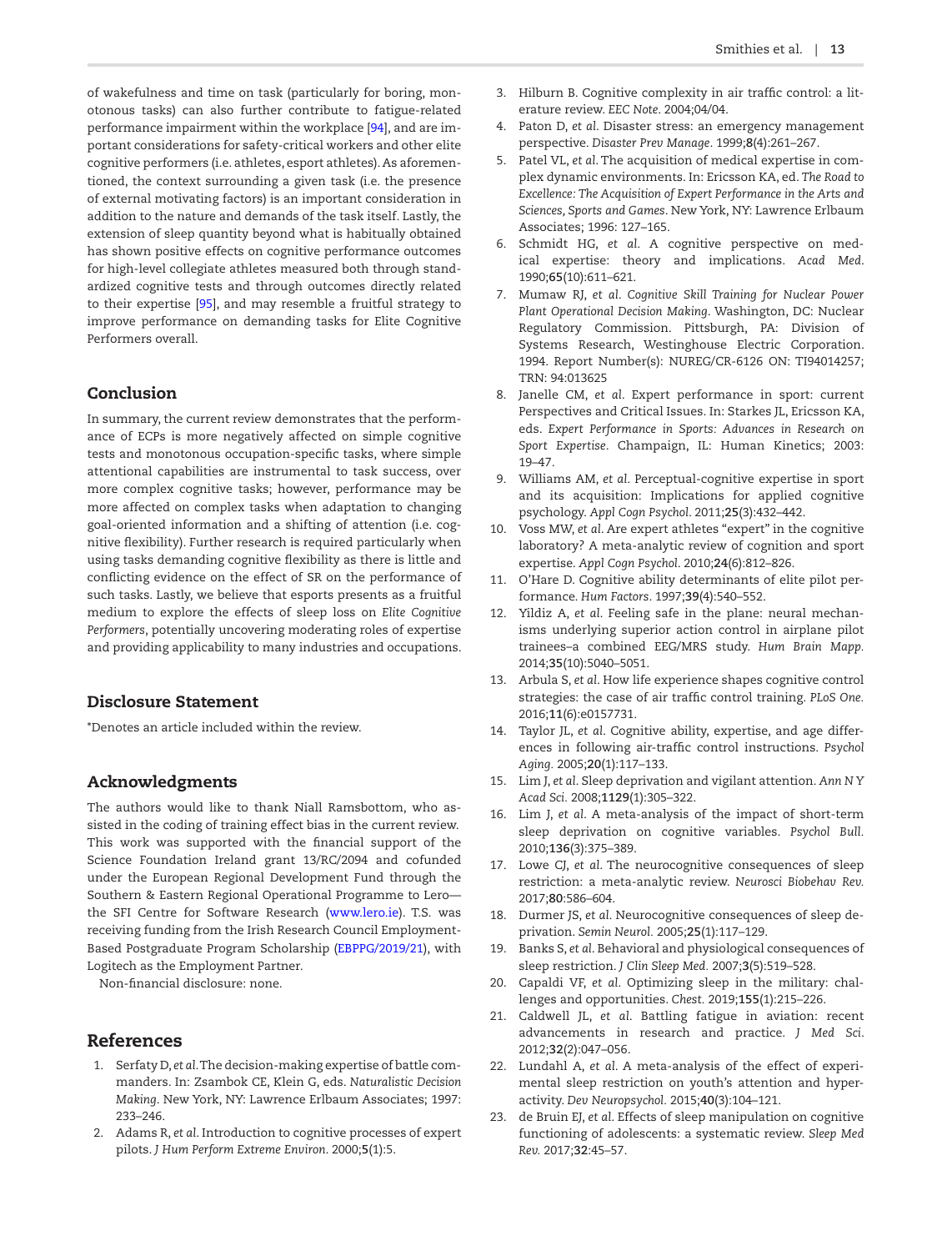- <span id="page-13-0"></span>24. Belenky G, *et al*. Patterns of performance degradation and restoration during sleep restriction and subsequent recovery: a sleep dose-response study. *J Sleep Res.* 2003;**12**(1):1–12.
- <span id="page-13-1"></span>25. Jewett ME, *et al*. Dose-response relationship between sleep duration and human psychomotor vigilance and subjective alertness. *Sleep.* 1999;**22**(2):171–179.
- <span id="page-13-2"></span>26. Van Dongen HPA, *et al*. The cumulative cost of additional wakefulness: dose-response effects on neurobehavioral functions and sleep physiology from chronic sleep restriction and total sleep deprivation. *Sleep*. 2003;**26**(2):117–126.
- <span id="page-13-3"></span>27. Banks S, *et al*. Neurobehavioral dynamics following chronic sleep restriction: dose-response effects of one night for recovery. *Sleep.* 2010;**33**(8):1013–1026.
- <span id="page-13-4"></span>28. Hursh SR, *et al*. Fatigue models for applied research in warfighting. *Aviat Space Environ Med.* 2004;**75**(3 Suppl):A44–53; discussion A54.
- <span id="page-13-5"></span>29. Wickens CD, *et al*. The impact of sleep disruption on complex cognitive tasks: a meta-analysis. *Hum Factors*. 2015;**57**(6):930–946.
- <span id="page-13-6"></span>30. Glenville M, *et al*. Effects of sleep deprivation on short duration performance measures compared to the Wilkinson auditory vigilance task. *Sleep.* 1978;**1**(2):169–176.
- <span id="page-13-7"></span>31. Krause AJ, *et al*. The sleep-deprived human brain. *Nat Rev Neurosci.* 2017;**18**(7):404–418.
- <span id="page-13-8"></span>32. Ma N, *et al*. How acute total sleep loss affects the attending brain: a meta-analysis of neuroimaging studies. *Sleep.* 2015;**38**(2):233–240.
- <span id="page-13-9"></span>33. Beebe DW, *et al*. Preliminary fMRI findings in experimentally sleep-restricted adolescents engaged in a working memory task. *Behav Brain Funct.* 2009;**5**:9.
- 34. Chuah YM, *et al*. The neural basis of interindividual variability in inhibitory efficiency after sleep deprivation. *J Neurosci.* 2006;**26**(27):7156–7162.
- 35. Drummond SP, *et al*. Increasing task difficulty facilitates the cerebral compensatory response to total sleep deprivation. *Sleep.* 2004;**27**(3):445–451.
- <span id="page-13-10"></span>36. Drummond SP, *et al*. Compensatory recruitment after sleep deprivation and the relationship with performance. *Psychiatry Res.* 2005;**140**(3):211–223.
- <span id="page-13-11"></span>37. Harrison Y, *et al*. The impact of sleep deprivation on decision making: a review. *J Exp Psychol Appl.* 2000;**6**(3):236–249.
- <span id="page-13-12"></span>38. Whitney P, *et al*. A dynamic attentional control framework for understanding sleep deprivation effects on cognition. In: VanDongen HPA, Whitney P, Hinson JM, Honn KA, Chee MWL, eds. *Progress in Brain Research*. Vol. **246**. Cambridge, MA: Elsevier; 2019:111–126.
- <span id="page-13-13"></span>39. Rogers WP, *et al*. *Presidential Commission on the Space Shuttle Challenger Accident*. Washington, DC: 1986.
- <span id="page-13-14"></span>40. Caldwell JA. Fatigue in aviation. *Travel Med Infect Dis.* 2005;**3**(2):85–96.
- <span id="page-13-15"></span>41. Signal TL, *et al*. Rapid counterclockwise shift rotation in air traffic control: effects on sleep and night work. *Aviat Space Environ Med.* 2007;**78**(9):878–885.
- <span id="page-13-16"></span>42. Cheng YH, *et al*. Current and future directions in clinical fatigue management: an update for emergency medicine practitioners. *Emerg Med Australas.* 2014;**26**(6):640–644.
- <span id="page-13-17"></span>43. Gupta L, *et al*. Does elite sport degrade sleep quality? A systematic review. *Sports Med*. 2017;**47**(7):1317–1333.
- <span id="page-13-18"></span>44. Caldwell JA, *et al*. Are individual differences in fatigue vulnerability related to baseline differences in cortical activation? *Behav Neurosci.* 2005;**119**(3):694–707.
- <span id="page-13-19"></span>45. Van Dongen HP, *et al*. Individual differences in vulnerability to sleep loss in the work environment. *Ind Health.* 2009;**47**(5):518–526.
- <span id="page-13-20"></span>46. Van Dongen HPA, *et al*. Individual differences in cognitive vulnerability to fatigue in the laboratory and in the workplace. In: VanDongen HPA, Kerkhof GA, eds. *Progress in Brain Research*. Vol. **190**. Cambridge, MA: Elsevier; 2011:145–153.
- <span id="page-13-21"></span>47. Schlosser K, *et al*. Call-associated acute fatigue in surgical residents—subjective perception or objective fact? A cross-sectional observational study to examine the influence of fatigue on surgical performance. *World J Surg.* 2012;**36**(10):2276–2287.
- <span id="page-13-22"></span>48. Veasey S, *et al*. Sleep loss and fatigue in residency training: a reappraisal. *JAMA.* 2002;**288**(9):1116–1124.
- <span id="page-13-23"></span>49. Van Dongen HP, *et al*. Investigating systematic individual differences in sleep-deprived performance on a high-fidelity flight simulator. *Behav Res Methods.* 2006;**38**(2):333–343.
- <span id="page-13-24"></span>50. Page M, *et al*. PRISMA 2020 explanation and elaboration: updated guidance and exemplars for reporting systematic reviews. In. *MetaArXiv Preprints*. 2020:MetaArXiv.
- <span id="page-13-25"></span>51. Bramer WM, *et al*. Optimal database combinations for literature searches in systematic reviews: a prospective exploratory study. *Syst Rev.* 2017;**6**(1):245.
- <span id="page-13-26"></span>52. Wohlin C. Guidelines for snowballing in systematic literature studies and a replication in software engineering. Proceedings of the 18th International Conference on Evaluation and Assessment in Software Engineering; 2014; London, England, United Kingdom.
- <span id="page-13-27"></span>53. Belenky G, *et al*. *Effects of Continuous Operations (CONOPS) on Soldier and Unit Performance: Review of the Literature and Strategies for Sustaining the Soldier in CONOPS*. Washington, DC: Department of Behavioral Biology, Walter Reed Army Institute of Research; 1987.
- 54. Grandou C, *et al*. The effects of sleep loss on military physical performance. *Sports Med.* 2019;**49**(8):1159–1172.
- 55. Miller NL, *et al*. *Fatigue in Military Operational Environments: An Annotated Bibliography*. Monterey, CA: Naval Postgraduate School; 2007.
- <span id="page-13-28"></span>56. Vrijkotte S, *et al*. Sustained military operations and cognitive performance. *Aerosp Med Hum Perform.* 2016;**87**(8):718–727.
- <span id="page-13-29"></span>57. Szelenberger W, *et al*. Increased prefrontal event-related current density after sleep deprivation. *Acta Neurobiol Exp (Wars).* 2005;**65**(1):19–28.
- <span id="page-13-30"></span>58. Burgess HJ, *et al*. Can small shifts in circadian phase affect performance? *Appl Ergon.* 2013;**44**(1):109–111.
- <span id="page-13-31"></span>59. Santhi N, *et al*. Acute sleep deprivation and circadian misalignment associated with transition onto the first night of work impairs visual selective attention. *PLoS One.* 2007;**2**(11):e1233.
- <span id="page-13-32"></span>60. Waterhouse J, *et al*. Jet lag: trends and coping strategies. *Lancet.* 2007;**369**(9567):1117–1129.
- <span id="page-13-33"></span>61. Mollicone DJ, *et al*. Time of day effects on neurobehavioral performance during chronic sleep restriction. *Aviat Space Environ Med.* 2010;**81**(8):735–744.
- <span id="page-13-34"></span>62. Carrier J, *et al*. Circadian rhythms of performance: new trends. *Chronobiol Int.* 2000;**17**(6):719–732.
- <span id="page-13-35"></span>63. Valdez P, *et al*. Rhythms of mental performance. *Mind Brain Educ*. 2008;**2**(1):7–16.
- <span id="page-13-36"></span>64. Van Dongen HPA, *et al*. Circadian rhythms in fatigue, alertness, and performance. In: Kryger MH, Roth T, Dement WC, eds. *Principles and Practice of Sleep Medicine*. 3rd ed. Philadelphia, PA: W. B. Saunders; 2000:391–399.
- <span id="page-13-37"></span>65. Taheri M, *et al*. Morning exercise improves cognitive performance decrements induced by partial sleep deprivation in elite athletes. *Biol Rhythm Res*. 2019;**51**(4).